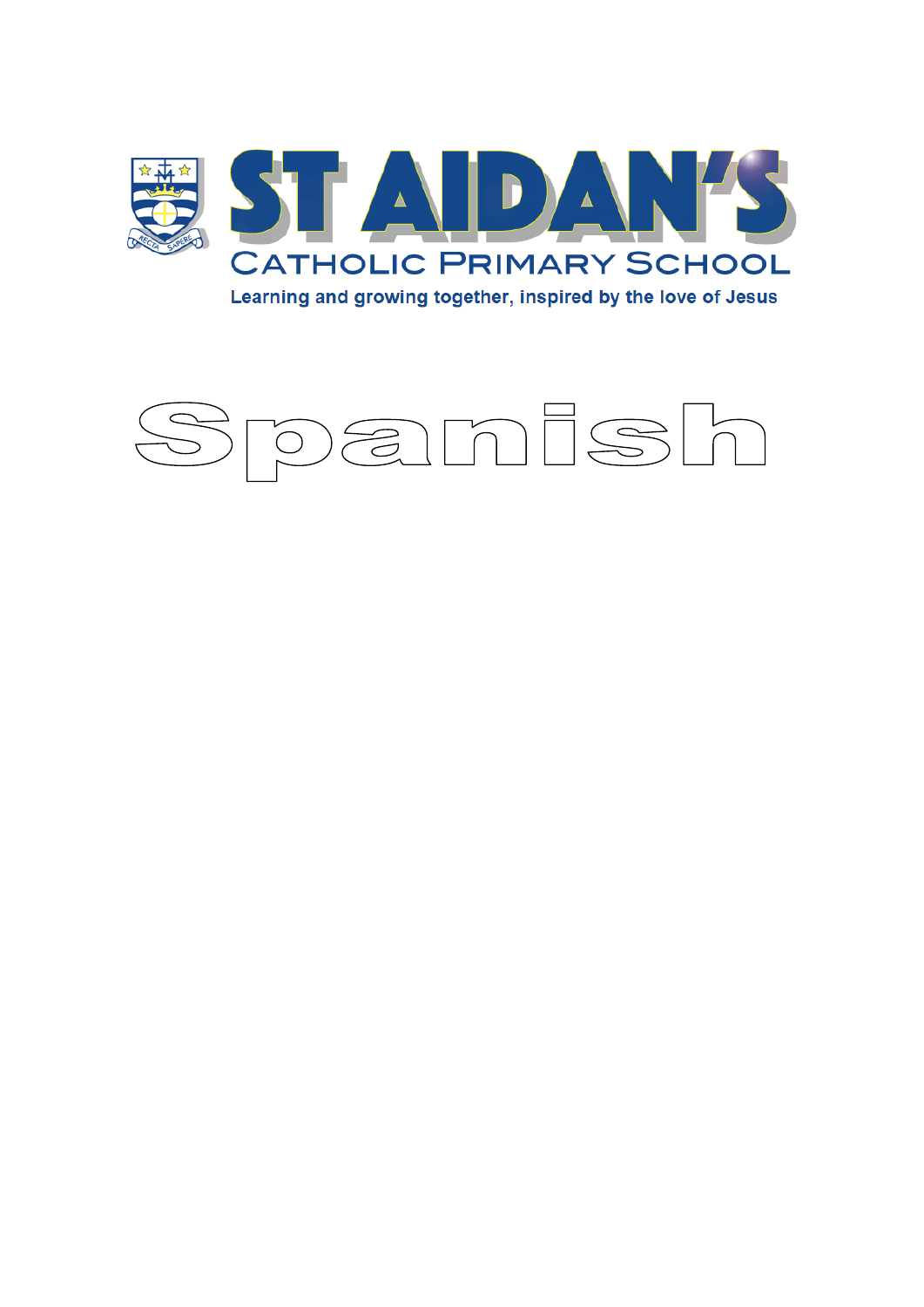#### **National curriculum**

- To listen attentively to spoken language and show understanding by joining in and responding.
- To explore the patterns and sounds of language through songs and rhymes and link the spelling of sound and meaning of words.
- Engage in conversations; ask and answer questions; express opinions and respond to those of others; seek clarification and help.
- Speak in sentences, using familiar vocabulary, phrase and basic language structures.
- Develop accurate pronunciation and intonation so that others understand when they are reading aloud or using familiar words and phrases.
- Present ideas and information orally to a range of audiences.
- Read carefully and show understanding of words, phrases and simple writing.
- Appreciate stories, songs poems and rhymes in the language.
- Broaden their vocabulary and develop their ability to understand new words that are introduced into familiar written material, including through using dictionary.
- Write phrases from memory, and adapt these to create new sentences, to express ideas clearly.
- Describe people, places, things and actions orally and in writing.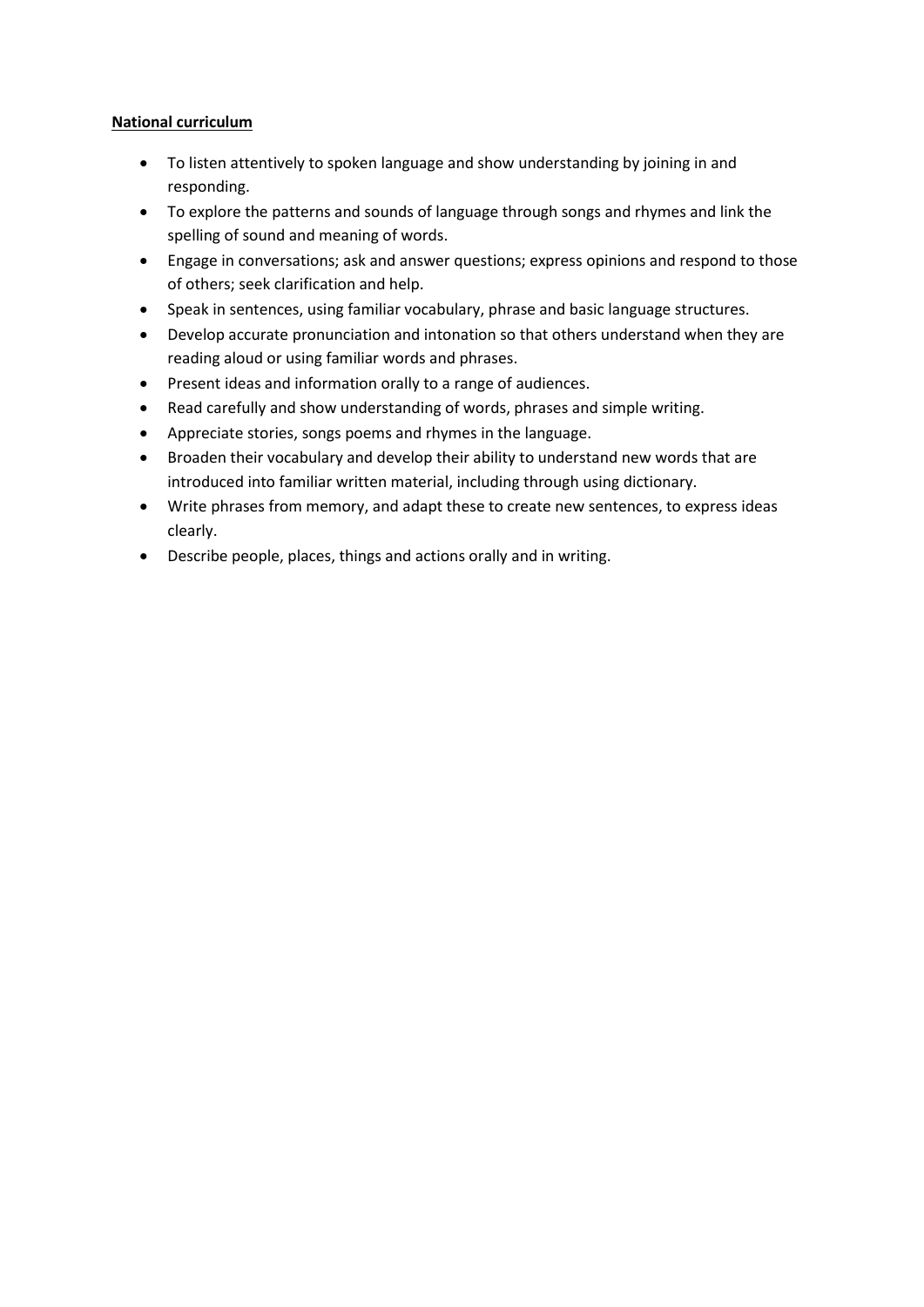### **Year 3**

#### **Topics**

- Los Instrumentos
- Los Animales
- Me Puedo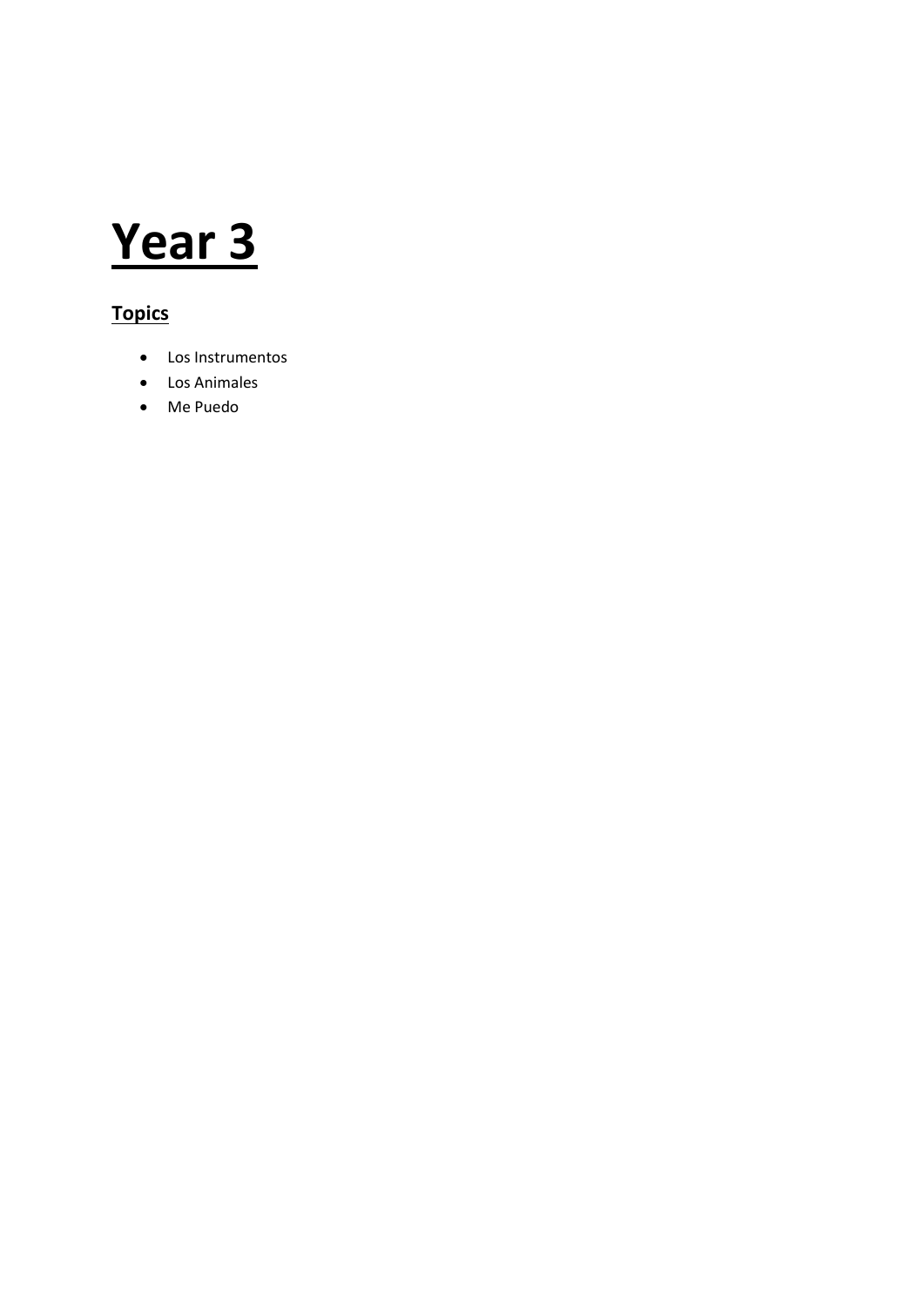# Los Instrumentos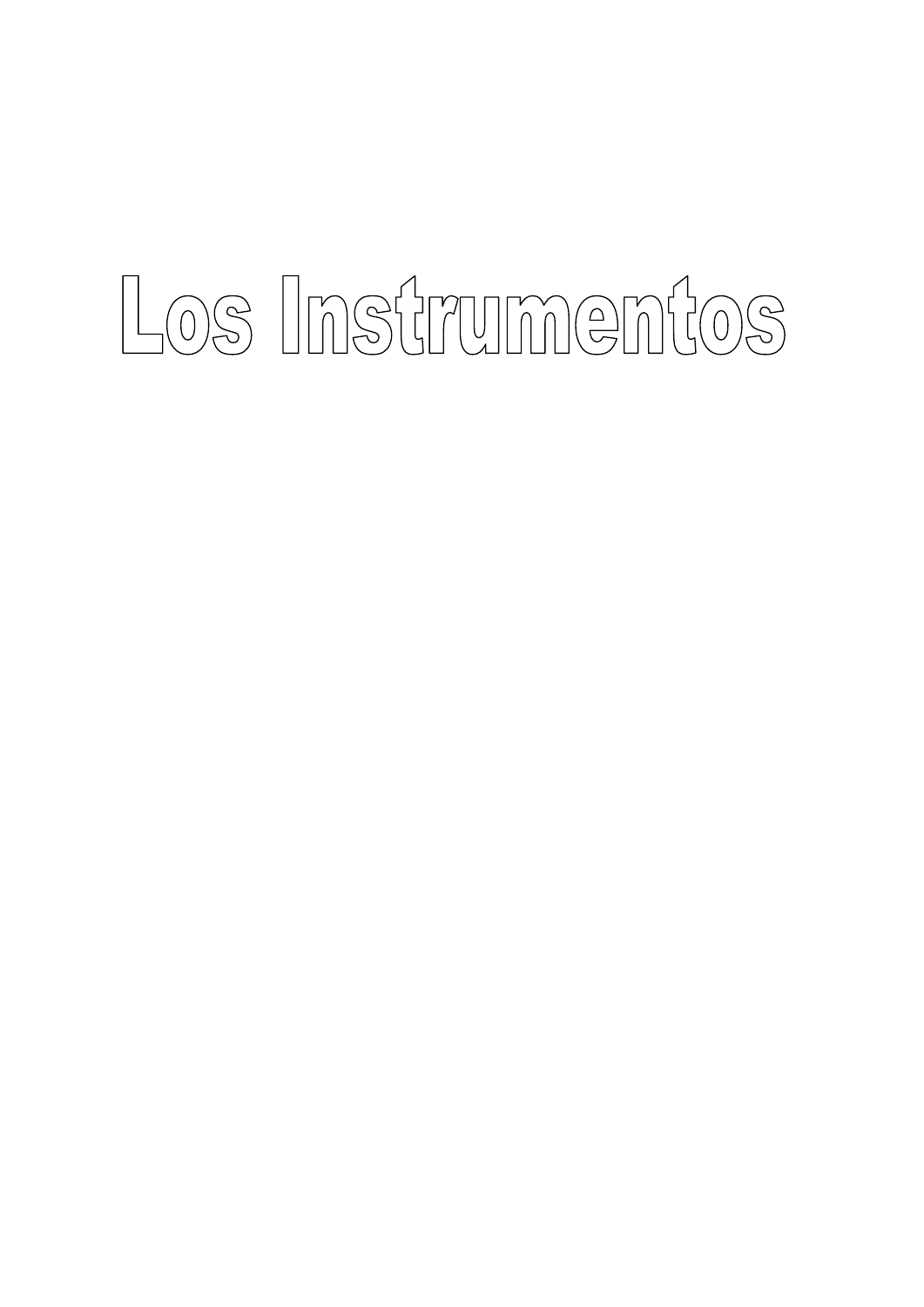| Lesson                  | Objective                                           |
|-------------------------|-----------------------------------------------------|
|                         | Introduce nouns and article for first 5 instruments |
|                         | Introduce noun and article for next 5 instruments   |
| $\overline{\mathbf{3}}$ | Introduce nouns and article for first 5 instruments |
| 4                       | Introduction of 'toco' (I play)                     |
| $\overline{5}$          | Consolidation of 'toco' (I play)                    |
| 6                       | End of unit assessments                             |

| Spanish     | English                  | Spanish      | English      |
|-------------|--------------------------|--------------|--------------|
| EI          | "The" (masculine)        | El clarinete | The clarinet |
| La          | "The" (feminine)         | El arpa      | The harp     |
| Los         | "The" (masculine plural) | El piano     | The piano    |
| Las         | "The" (feminine plural)  | El triángulo | The triangle |
| La trompeta | The trumpet              | El violín    | The violin   |
| La batería  | The drums                | Los címbalos | The cymbals  |
| La guitarra | The guitar               | Toco         | I play       |
| La flauta   | The flute                |              |              |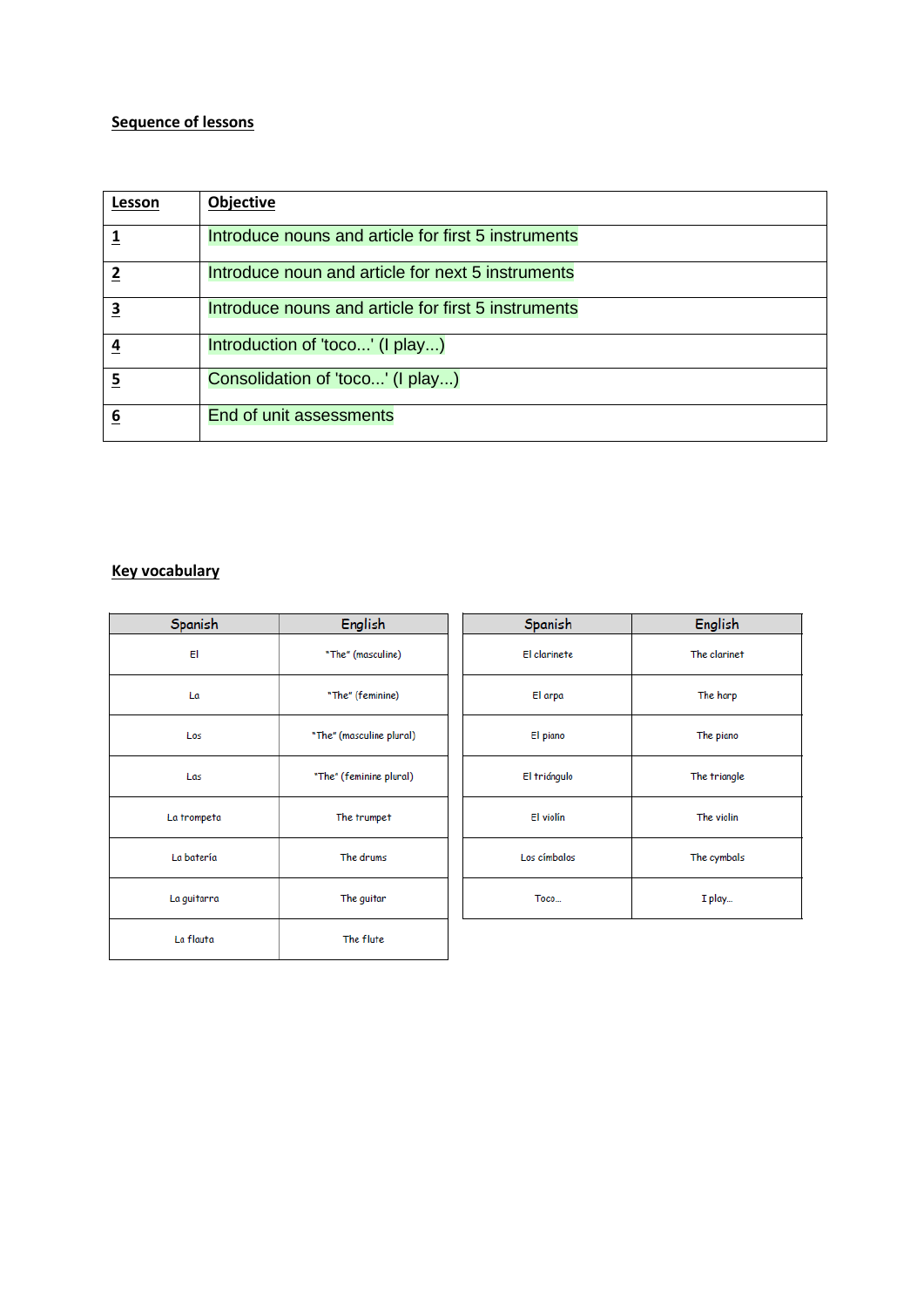# Los Animales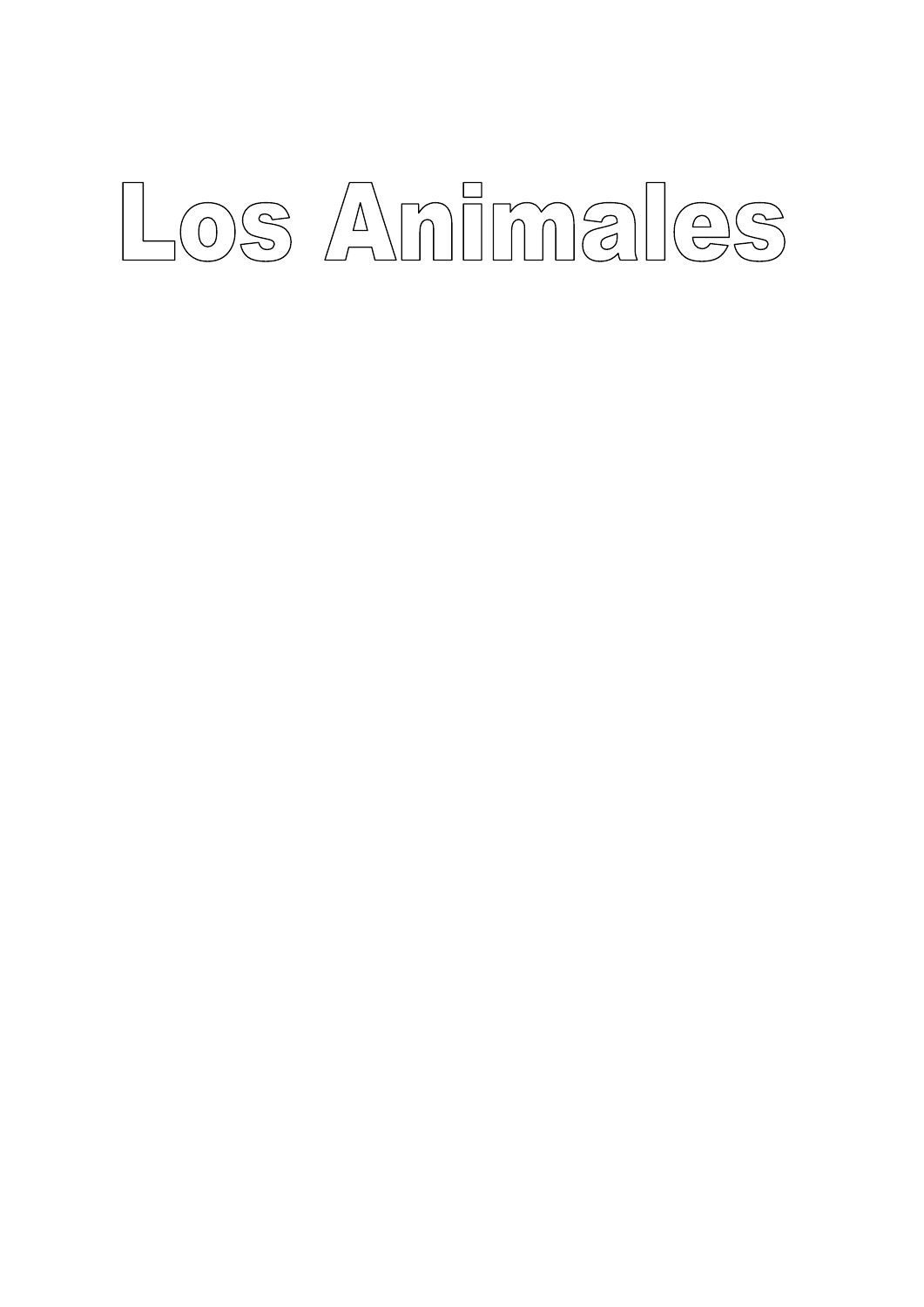| Lesson         | Objective                                                         |
|----------------|-------------------------------------------------------------------|
|                | Introduce first 5 animals (noun and article)                      |
| $\overline{2}$ | Introduce next 5 animals                                          |
| 3              | Consolidation of all 10 animal nouns with related article         |
| 4              | Focus on the spelling animal nouns and use of the correct article |
| 5              | Introduction of 'soy'                                             |
| 6              | End of unit assessments                                           |

| Spanish      | English         | Spanish    | English  |
|--------------|-----------------|------------|----------|
| Los Animales | The animals     | Un mono    | A monkey |
| $U_{n}$      | "A" (masculine) | Un cerdo   | A pig    |
| Una          | "A" (feminine)  | Un canario | A canary |
| Un león      | A lion          | Un ratón   | A mouse  |
| Un pájaro    | A bird          | Una vaca   | A cow    |
| Un conejo    | A rabbit        | Una oveja  | A sheep  |
| Un caballo   | A horse         | Soy        | $I$ am   |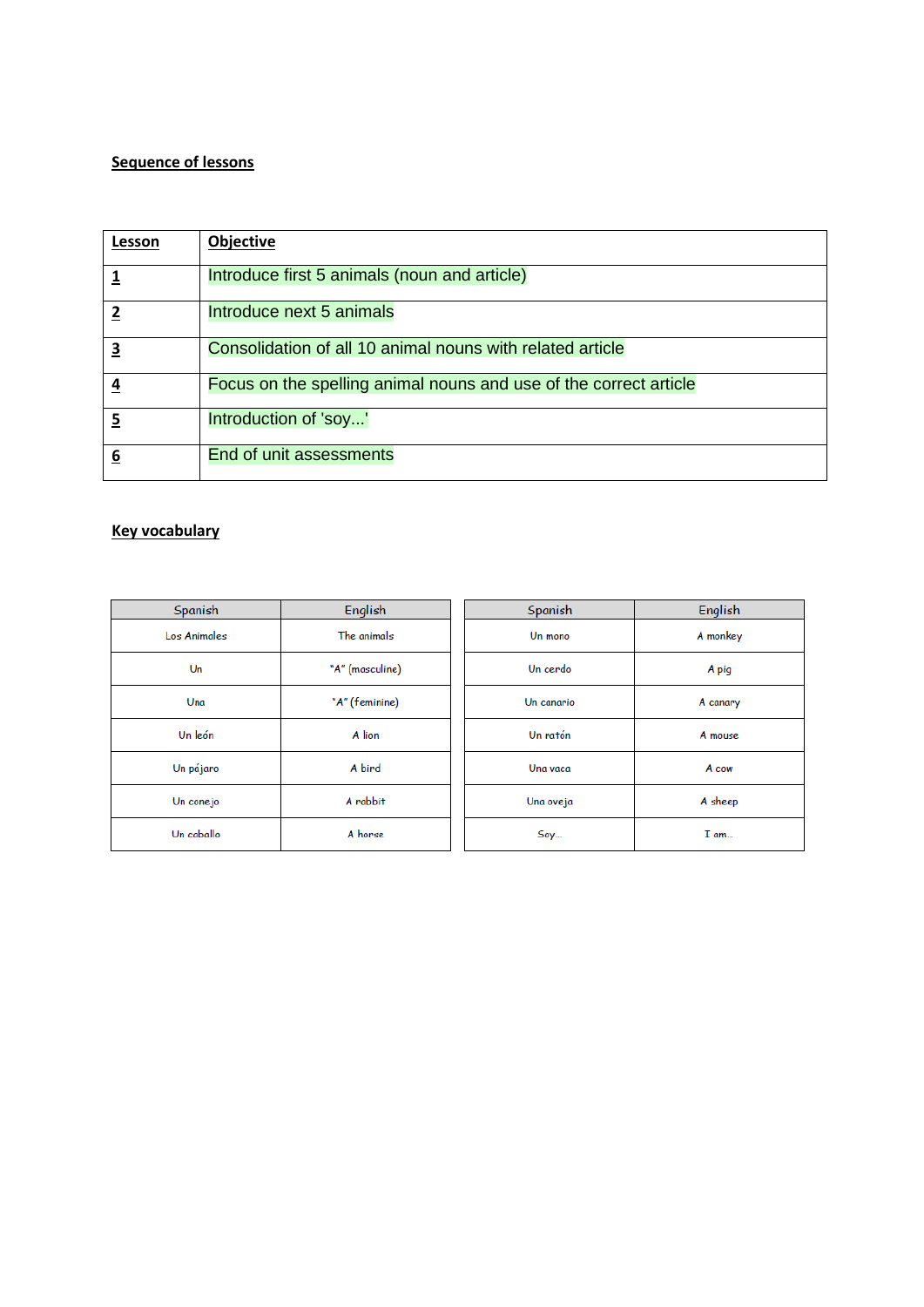# Me Puedo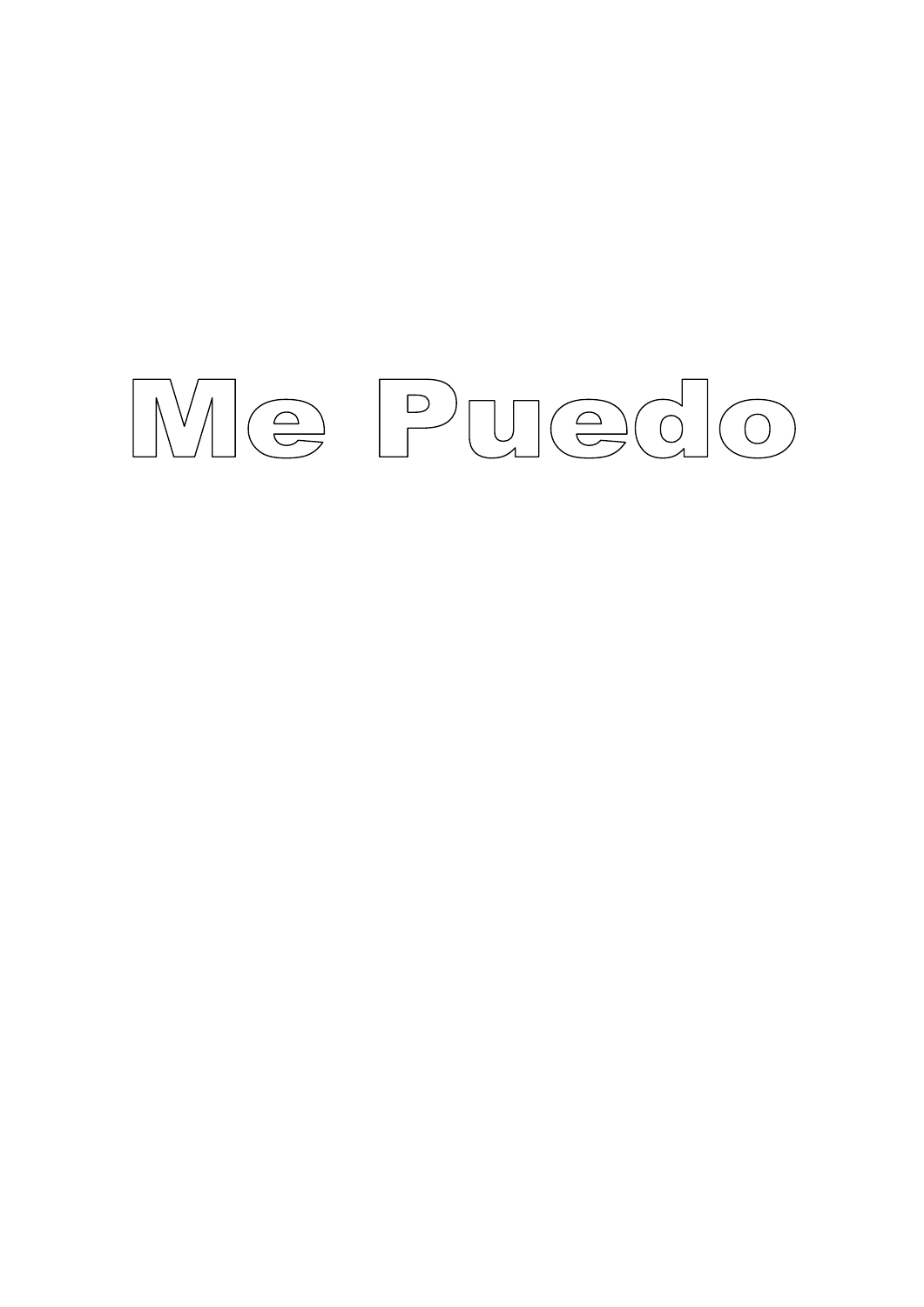| Lesson                  | <b>Objective</b>                             |
|-------------------------|----------------------------------------------|
|                         | Introduce first 5 activities / verbs         |
|                         | Introduce next 5 activities / verbs          |
| $\overline{\mathbf{3}}$ | Introduction of 'puedo'                      |
| <u>4</u>                | Reading & listening exercises around 'puedo' |
| $\overline{5}$          | Consolidation of 'puedo'                     |
| 6                       | End of unit assessments                      |

| Spanish       | English   |  |
|---------------|-----------|--|
| <b>Bailar</b> | To dance  |  |
| Cantar        | To sing   |  |
| Cocinar       | To cook   |  |
| Saltar        | To jump   |  |
| Hablar        | To talk   |  |
| Escuchar      | To listen |  |

| Spanish     | English      |
|-------------|--------------|
| Comer       | To eat       |
| Beber       | To drink     |
| Ver la tele | To watch TV  |
| Escribir    | To write     |
| Puedo       | I am able to |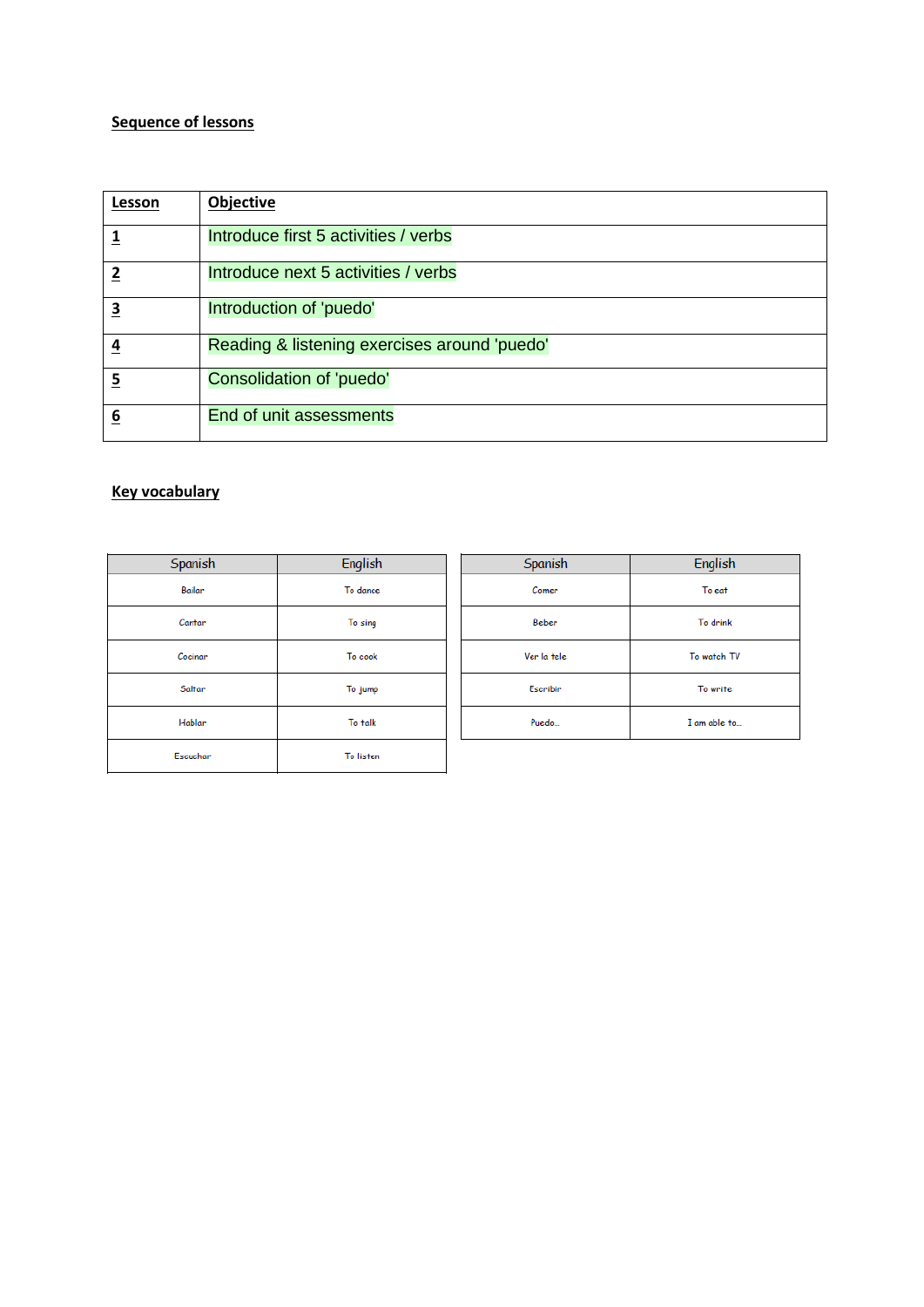### **Year 4**

#### **Topics**

- Me Presento
- La Familia
- Mi Clase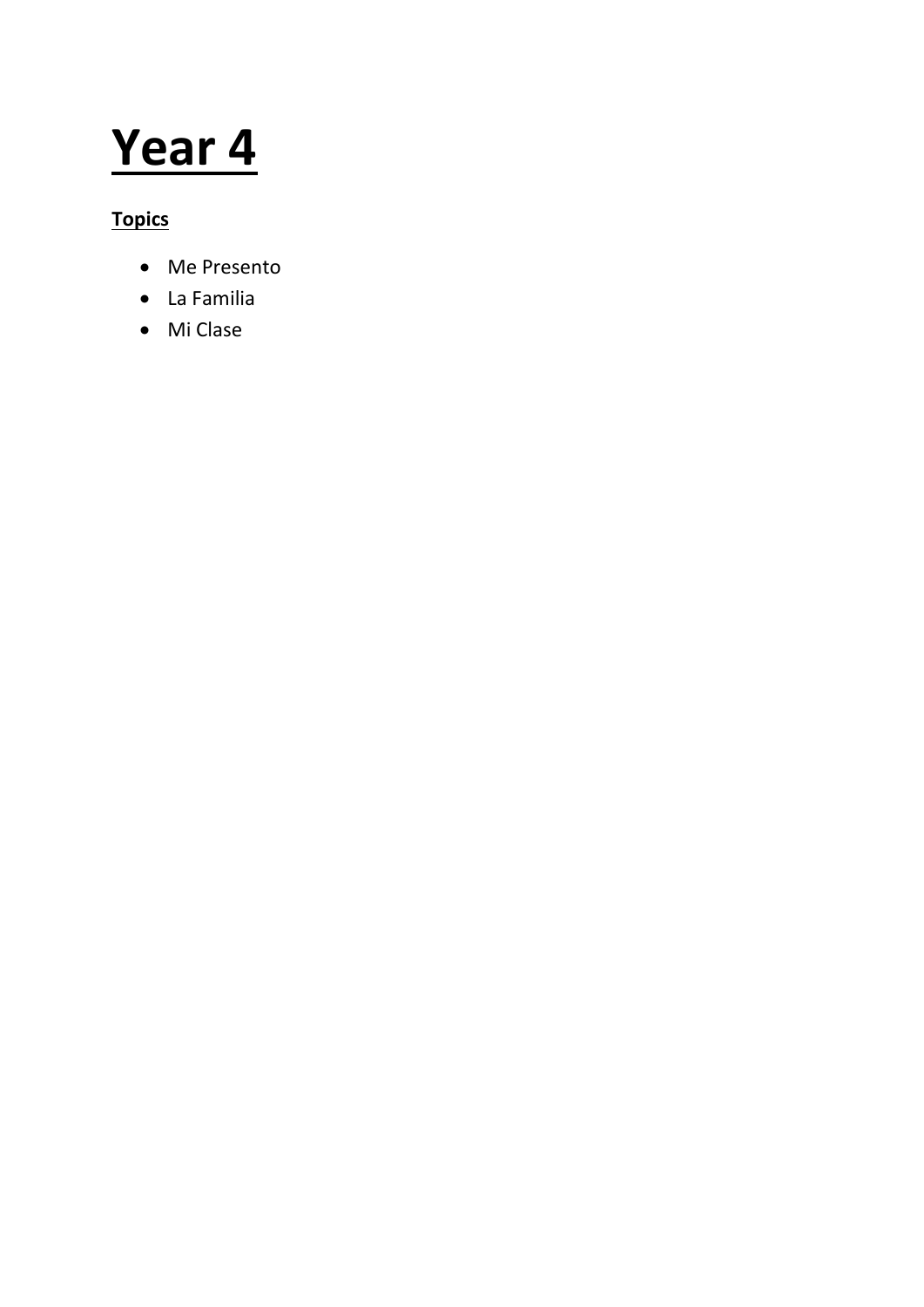# Me Presento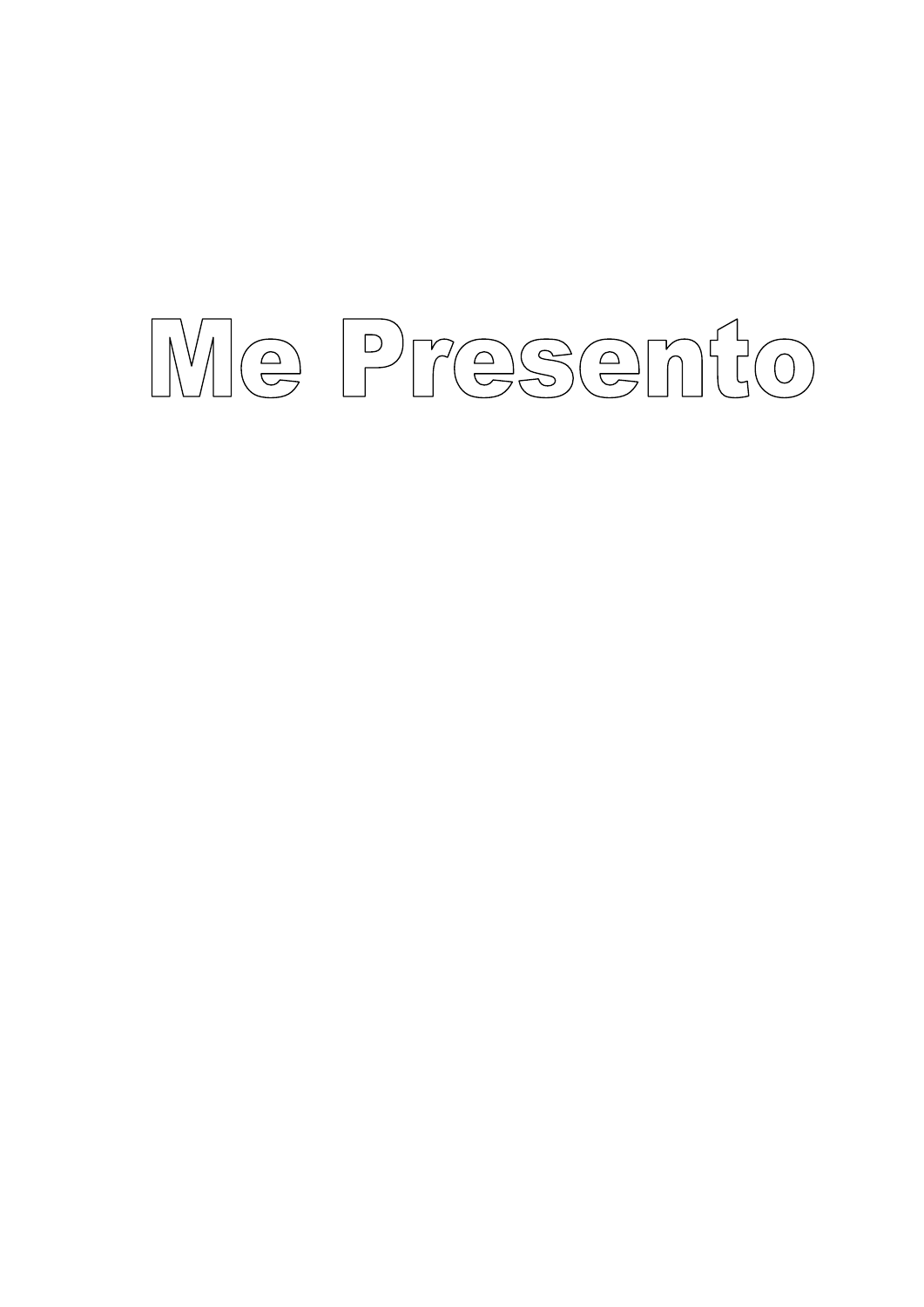| Lesson   | Objective                                                                    |
|----------|------------------------------------------------------------------------------|
|          | Revising Spain & Spanish speaking countries, numbers 1-10 and 'how are you?' |
|          | Saying your name & asking someone their name. Numbers 11 to 20.              |
| 3        | Numbers 10 to 20 listening exercise and 'how old are you?                    |
| 4        | 'Where do you live?' and further number work                                 |
| <u>5</u> | Nationality, soy, individual presentations, Class Spanish ID cards activity  |
| 6        | End of unit assessments                                                      |

| Spanish                   | <b>English</b>        | Spanish      | English         | Spanish           | English       |
|---------------------------|-----------------------|--------------|-----------------|-------------------|---------------|
| ¿Cómo te llamas?          | What is your name?    | Uno          | One             | <b>Dieciséis</b>  | Sixteen       |
| Me llamo                  | My name is            | Dos          | Two             | <b>Diecisiete</b> | Seventeen     |
| <b>iHola!</b>             | Hello                 | Tres         | <b>Three</b>    | Dieciocho         | Eighteen      |
| ¿Cómo estás?              | How are you?          | Cuatro       | Four            | <b>Diecinueve</b> | Nineteen      |
| <b>Estoy bien</b>         | I am fine             | Cinco        | <b>Five</b>     | Veinte            | Twenty        |
| Estoy mal                 | I am not very well    | Seis         | Six             | Rojo              | Red           |
| Mas o menos (or así, así) | So. so!               | Siete        | Seven           | Azul              | Blue          |
| <i><b>IAdiós!</b></i>     | Goodbye               | Ocho         | Eight           | Amarillo          | <b>Yellow</b> |
| ¿Cuántos años tienes?     | How old are you?      | <b>Nueve</b> | <b>Nine</b>     | Verde             | Green         |
| Tengo                     | I am years old        | <b>Diez</b>  | Ten             | Negro             | <b>Black</b>  |
| ¿Dónde vives?             | Where do you live?    | Once         | Eleven          | Blanco            | White         |
| Vivo en                   | I live in             | Doce         | <b>Twelve</b>   | Gris              | Grey          |
| Soy español               | I am Spanish (male)   | Trece        | <b>Thirteen</b> | Naranja           | Orange        |
| Soy española              | I am Spanish (female) | Catorce      | Fourteen        | Violeta           | Purple        |
| Soy inglés                | I am English (male)   | Quince       | Fifteen         | Marrón            | Brown         |
| Soy inglesa               | I am English (female) |              |                 |                   |               |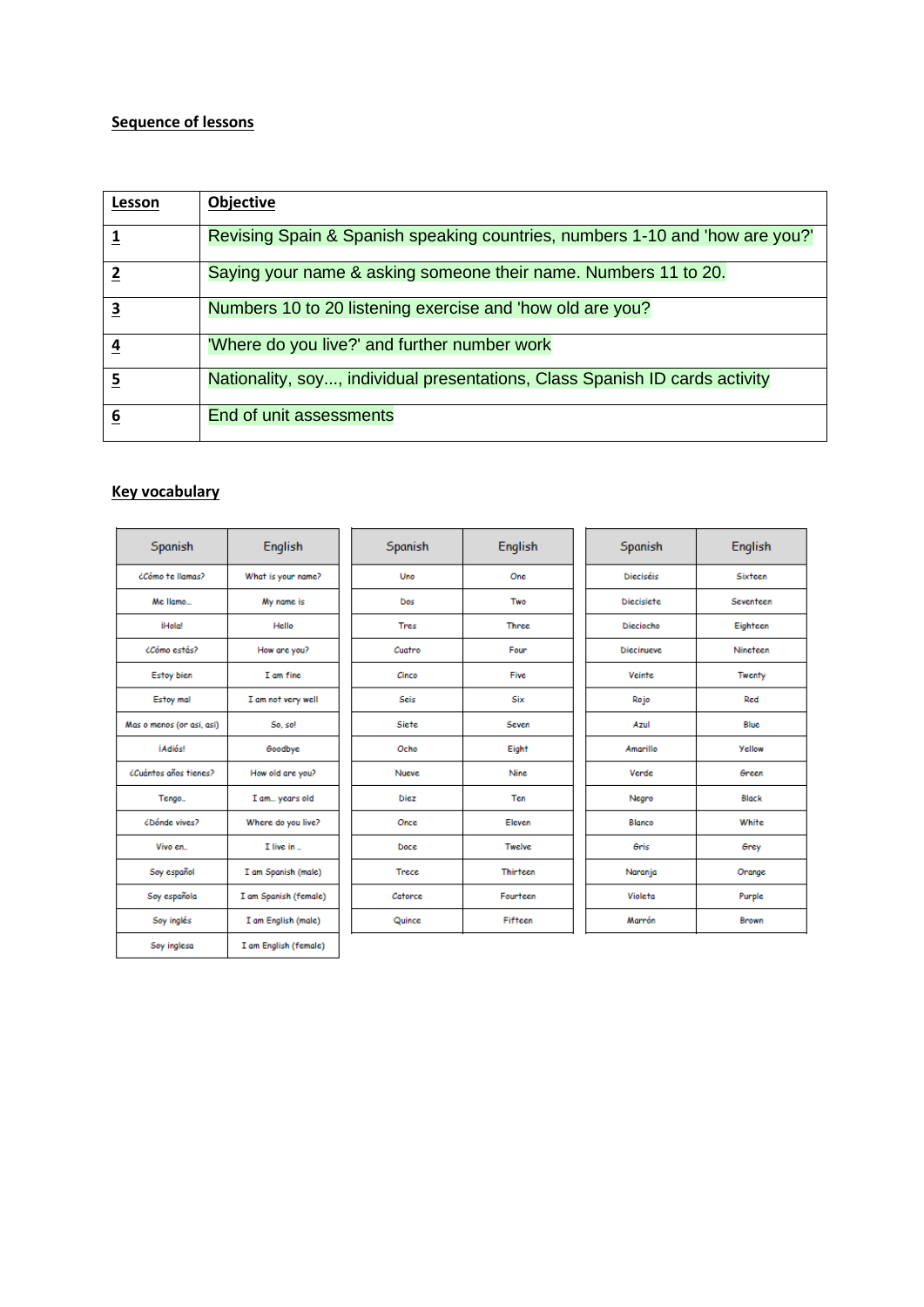# La Familia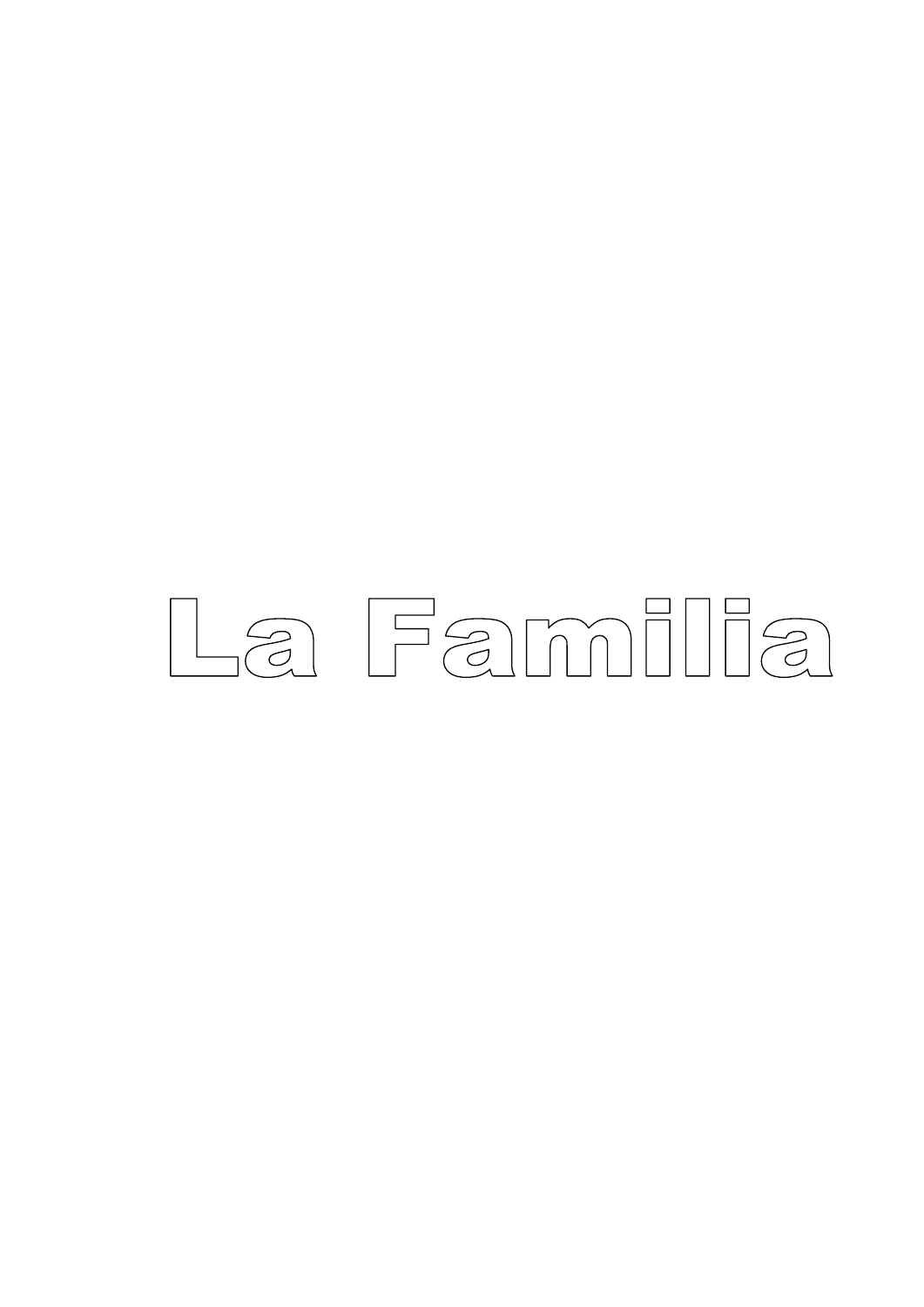| Lesson | Objective                                                                                        |
|--------|--------------------------------------------------------------------------------------------------|
|        | Introduce nouns for family members with their article & matching pair snap card<br>qame          |
| 2      | What are family members called?                                                                  |
| 3      | Do you have a brother or sister?' and listening activity                                         |
|        | Numbers 10 to 100 presented in units of 10                                                       |
| 5      | Concept of possessives (my brother, my sister, my parents etc.) in relation to<br>family members |
| 6      | Describing a family and end of unit assessments                                                  |

| Spanish                  | English                              |
|--------------------------|--------------------------------------|
| La familia               | The family                           |
| La mamá                  | The mother                           |
| La abuela                | The grand-mother                     |
| La tía                   | The cunty                            |
| La hija                  | The daughter                         |
| Una hermana / La hermana | A sister / The sister                |
| El hijo                  | The son                              |
| Un hermano / El hermano  | A brother / The brother              |
| El tío                   | The uncle                            |
| El papá                  | The father                           |
| El abuelo                | The grand-father                     |
| Los padres               | The parents                          |
| Los abuelos              | The grand-parents                    |
| ¿Cómo se llama?          | What it he/she called?               |
| Él se llama              | He is called                         |
| Ella so llama            | She is called                        |
| Mi                       | My (masculine and feminine singular) |
| Mic                      | My (masculine and feminine plural)   |

| Spanish                | English                   |
|------------------------|---------------------------|
| ¿Tienes un hermano?    | Do you have a brother?    |
| CTionas una hormana?   | Do you have a sister?     |
| Sí, tengo un hermano   | Yes, I have a brother     |
| Sí, tengo una hermana  | Yes, I have a sister      |
| Sí, tengo dos hermanos | Yes, I have two brothers  |
| Sí, tengo dos hermanas | Ves, I have two sisters   |
| No, soy hijo único     | No, I am an only son      |
| No, soy hija única     | No, I am an only daughter |
| <b>Diez</b>            | 10                        |
| <b>Veinte</b>          | 20                        |
| Trainta                | 30                        |
| Cuarenta               | 40                        |
| Cincuenta              | 60                        |
| Sesenta                | 60                        |
| Setenta                | 70                        |
| Ochenta                | 80                        |
| Noventa                | 90                        |
| Cien                   | 100                       |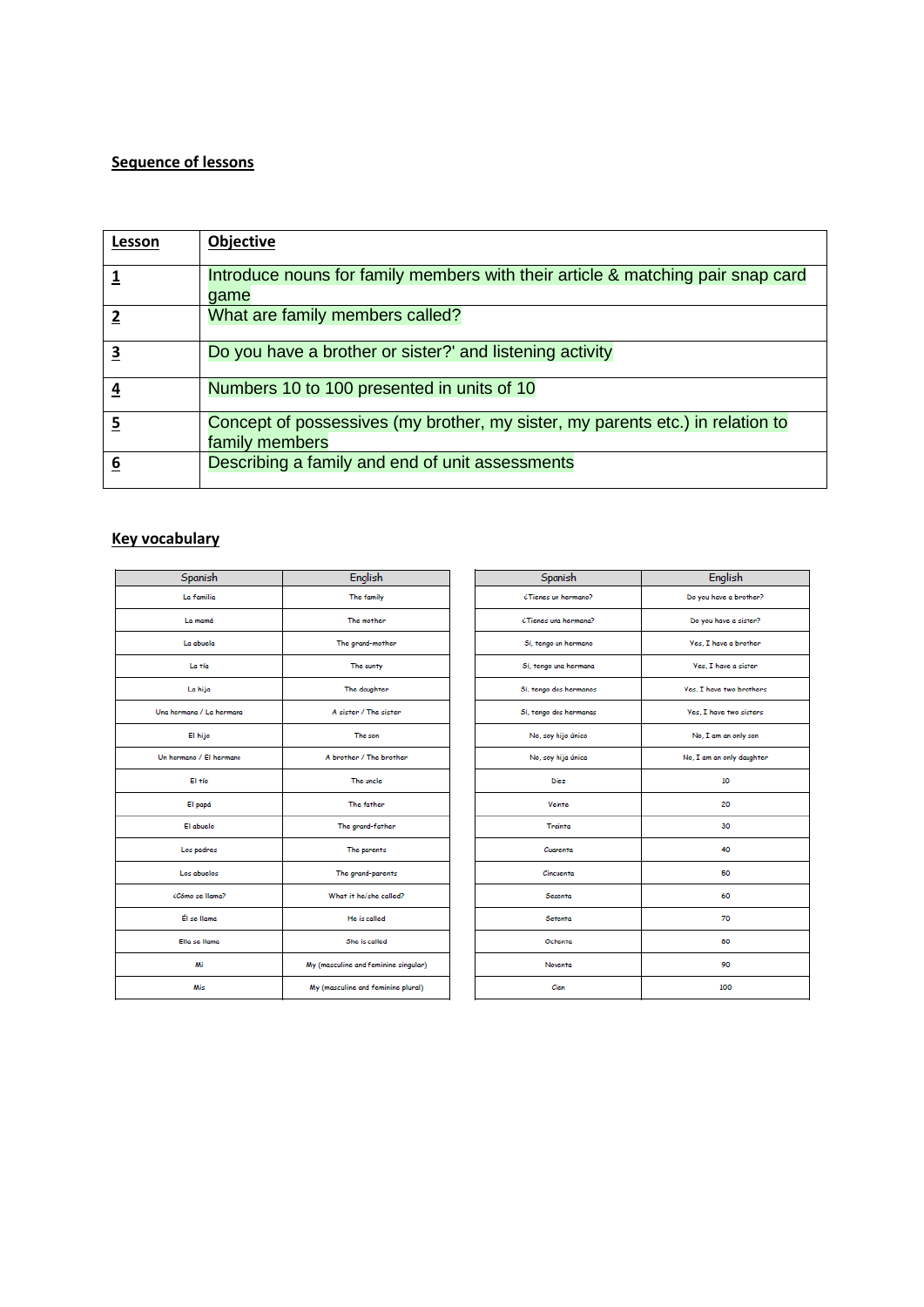## ME Clase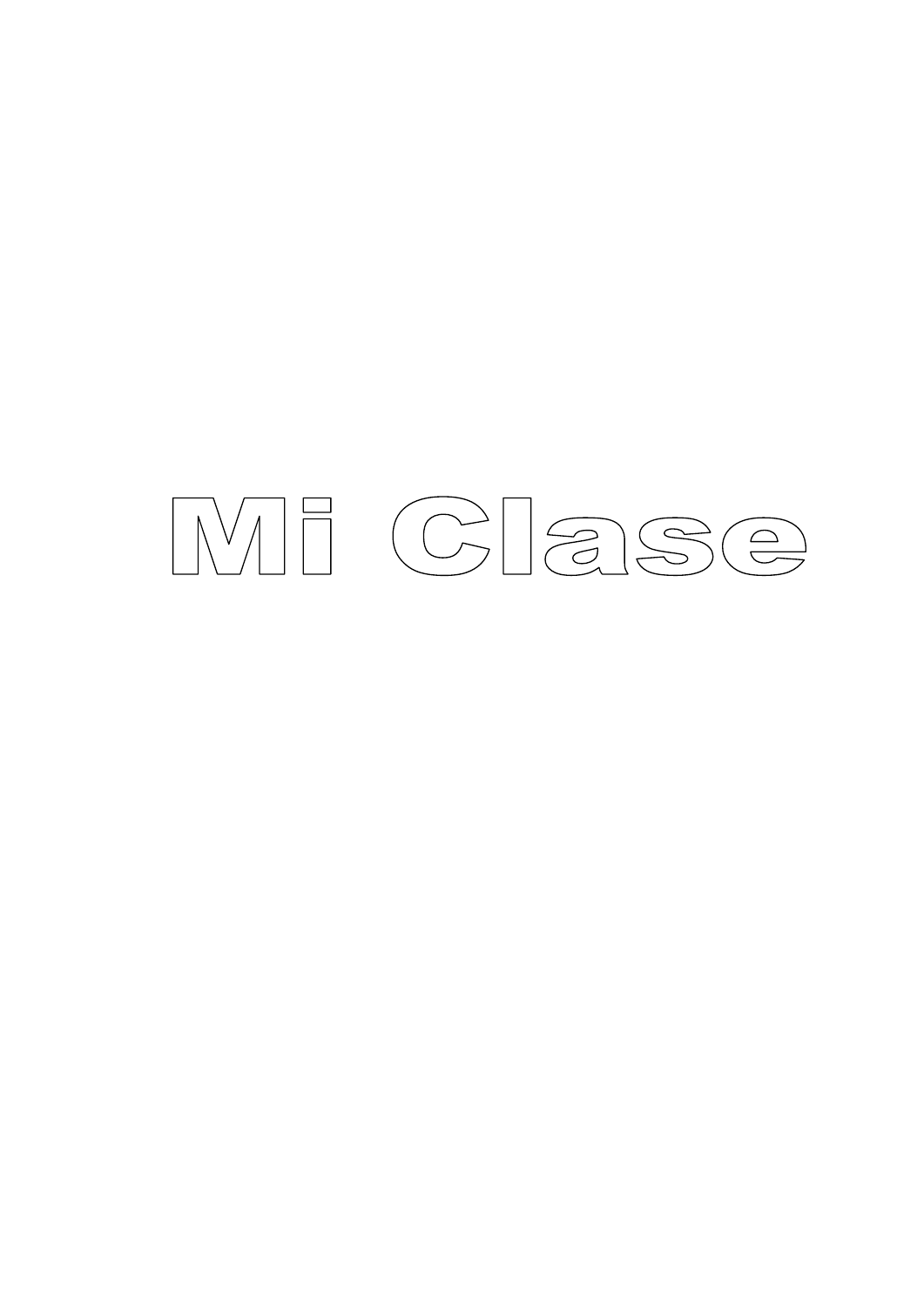| Lesson         | Objective                                                                         |
|----------------|-----------------------------------------------------------------------------------|
|                | Introduce vocabulary for first 5 classroom objects & article. Matching pair game. |
|                | Introduce vocabulary for next 5 classroom objects & article. Class games.         |
| 3              | <b>Classroom commands</b>                                                         |
| 4              | Use of tengo (I have) and no tengo (I do not have)                                |
| $\overline{5}$ | What the children do and do not have in their pencil case in class survey form    |
| 6              | End of unit assessments                                                           |

| Spanish                | English                   |  |
|------------------------|---------------------------|--|
| Un sacapuntas          | A pencil sharpener        |  |
| Un cuaderno            | An exercise book          |  |
| Un lápiz               | A pencil                  |  |
| Un bolígrafo           | A pen                     |  |
| Un estuche             | A pencil case             |  |
| Un libro               | A reading book            |  |
| Una goma               | A rubber                  |  |
| Una regla              | A ruler                   |  |
| Una calculadora        | A calculator              |  |
| Unas tijeras           | A pair of scissors        |  |
| Una barra de pegamento | A glue stick              |  |
| Una cartera            | A book bag / a school bag |  |
| Tengo                  | <b>I</b> have             |  |
| No tengo               | I do not have             |  |

| Spanish                    | English                    |  |
|----------------------------|----------------------------|--|
| ¿Qué tienes en tu estuche? | What do you have in your   |  |
|                            | pencil case?               |  |
| En mi estuche tengo        | In my pencil case I have   |  |
| En mi estuche no tengo     | In my pencil case I do not |  |
|                            | have                       |  |
| i Escuchad i               | l isten                    |  |
| i Escribid I               | Write                      |  |
| i Repetid !                | Repeat                     |  |
| i Silencio I               | <b>Silence</b>             |  |
| i Abrid los libros l       | Open your books            |  |
| i Cerrad los libros l      | Close your books           |  |
| i Pensad I                 | Think                      |  |
| i Leed I                   | Read                       |  |
| i Preguntad !              | Ask                        |  |
| i Levantad la mano l       | Raise your hand            |  |
|                            |                            |  |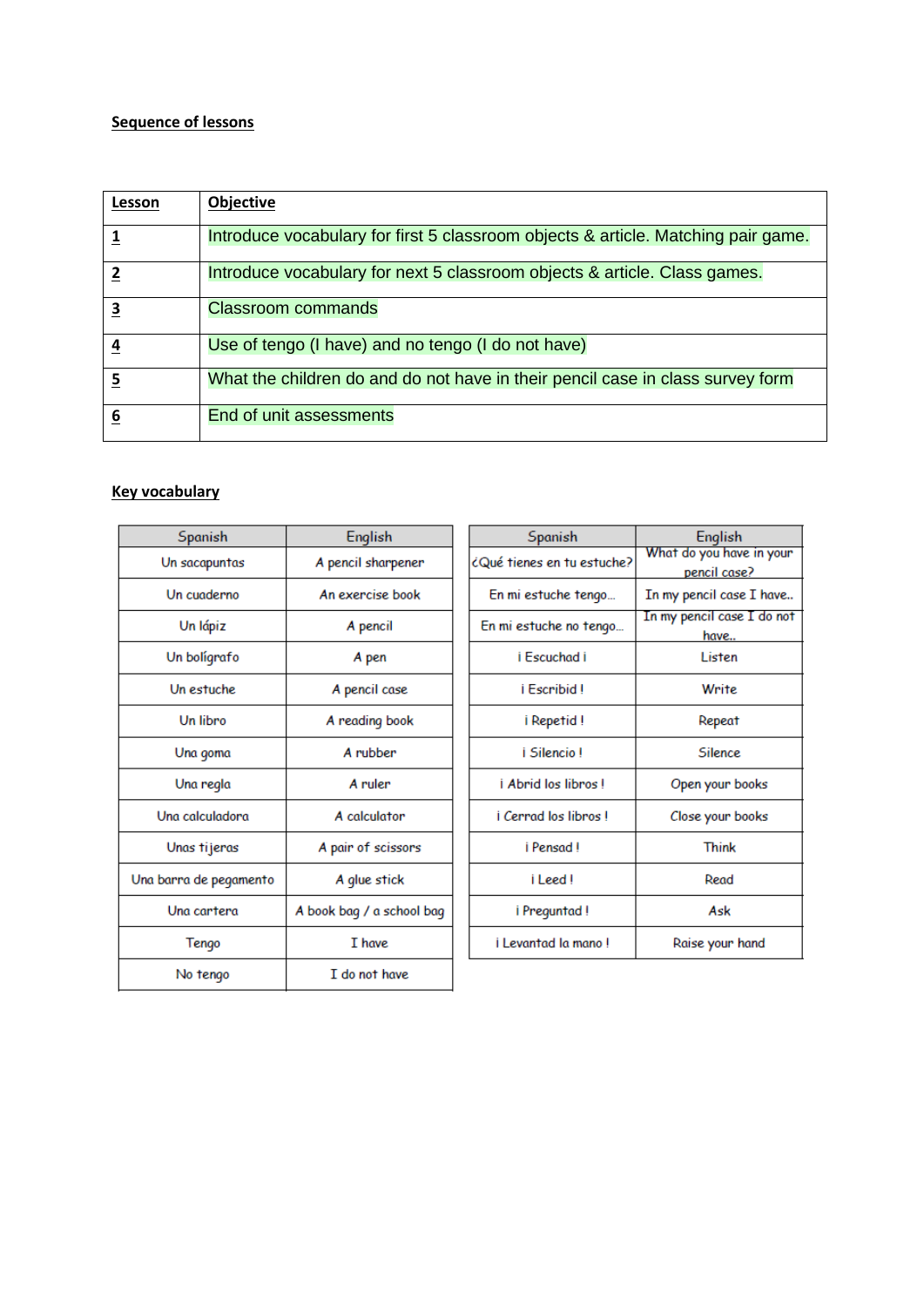### **Year 5**

#### **Topics**

- Desayuno en el Cafe
- Tienes una Mascota?
- Que Fecha es Hoy?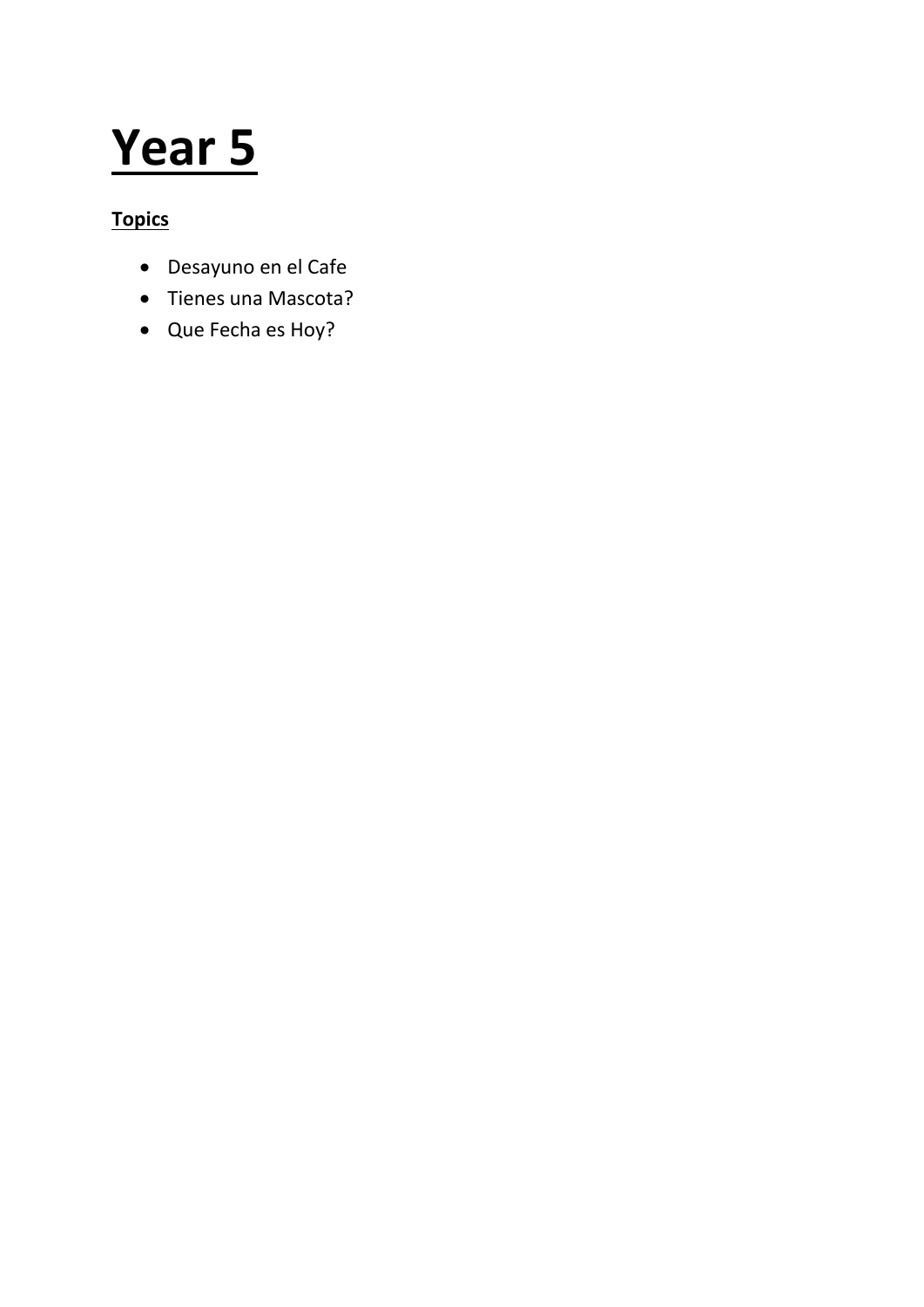## Desayuno en el Cafe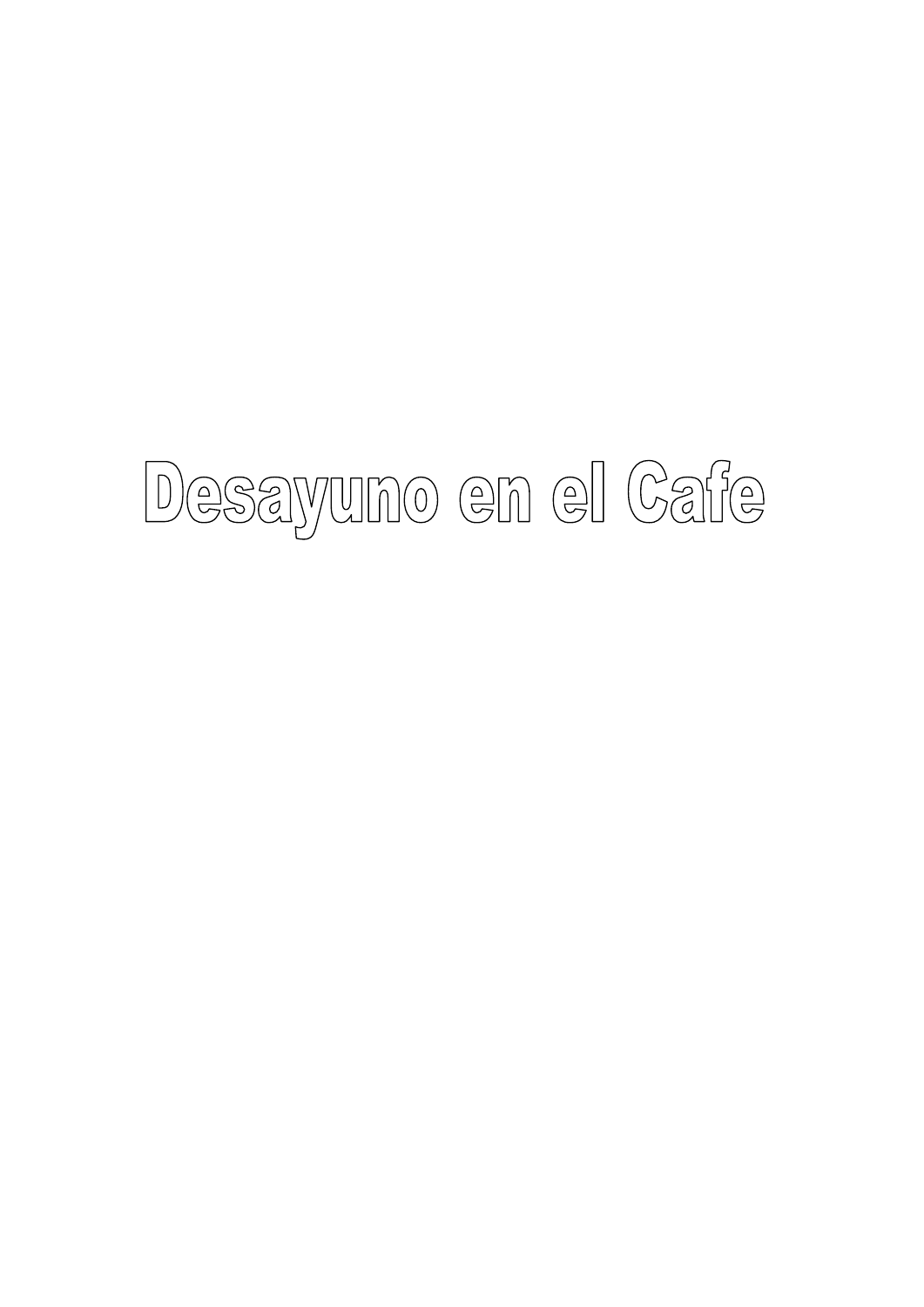| Lesson | Objective                                                                    |
|--------|------------------------------------------------------------------------------|
|        | Introduce vocabulary for a range of drinks with article                      |
|        | Introduce vocabulary for a range of foods with article                       |
| 3      | Children will learn typical snacks & drinks you can order in a Spanish café. |
| 4      | Ordering something to eat and drink in a Spanish café                        |
| 5      | 'What do you eat for breakfast?' class survey                                |
| 6      | End of unit assessments                                                      |

| Spanish               | English               | Spanish               | English                  |
|-----------------------|-----------------------|-----------------------|--------------------------|
| Desayuno En El Café   | Breakfast in the café | Pan                   | <b>Bread</b>             |
| ¿Qué quieres?         | What would you like?  | La mermelada          | Jam                      |
| Quiero                | T would like          | Un bizcocho           | Sponge cake              |
| Por favor             | Please                | Cereales              | Cereal                   |
| Un zumo               | A juice               | Un trozo de tortilla  | A piece of tortilla      |
| Un café               | A black coffee        | De churros            | Spanish doughnuts        |
| Un café con leche     | A white coffee        | Tapas                 | Tapas (Spanish starters) |
| Un té                 | A lemon tea           | <b>Patatas fritas</b> | Chips                    |
| Un té con leche       | A tea with milk       | Un sándwich           | A sandwich               |
| Un chocolate caliente | A hot chocolate       | Una coca-cola         | A coke                   |
| Un croissant          | A croissant           | Una limonada con gas  | A fizzy lemonade         |
| La mantequilla        | <b>Butter</b>         | La cuenta por favor   | The bill please          |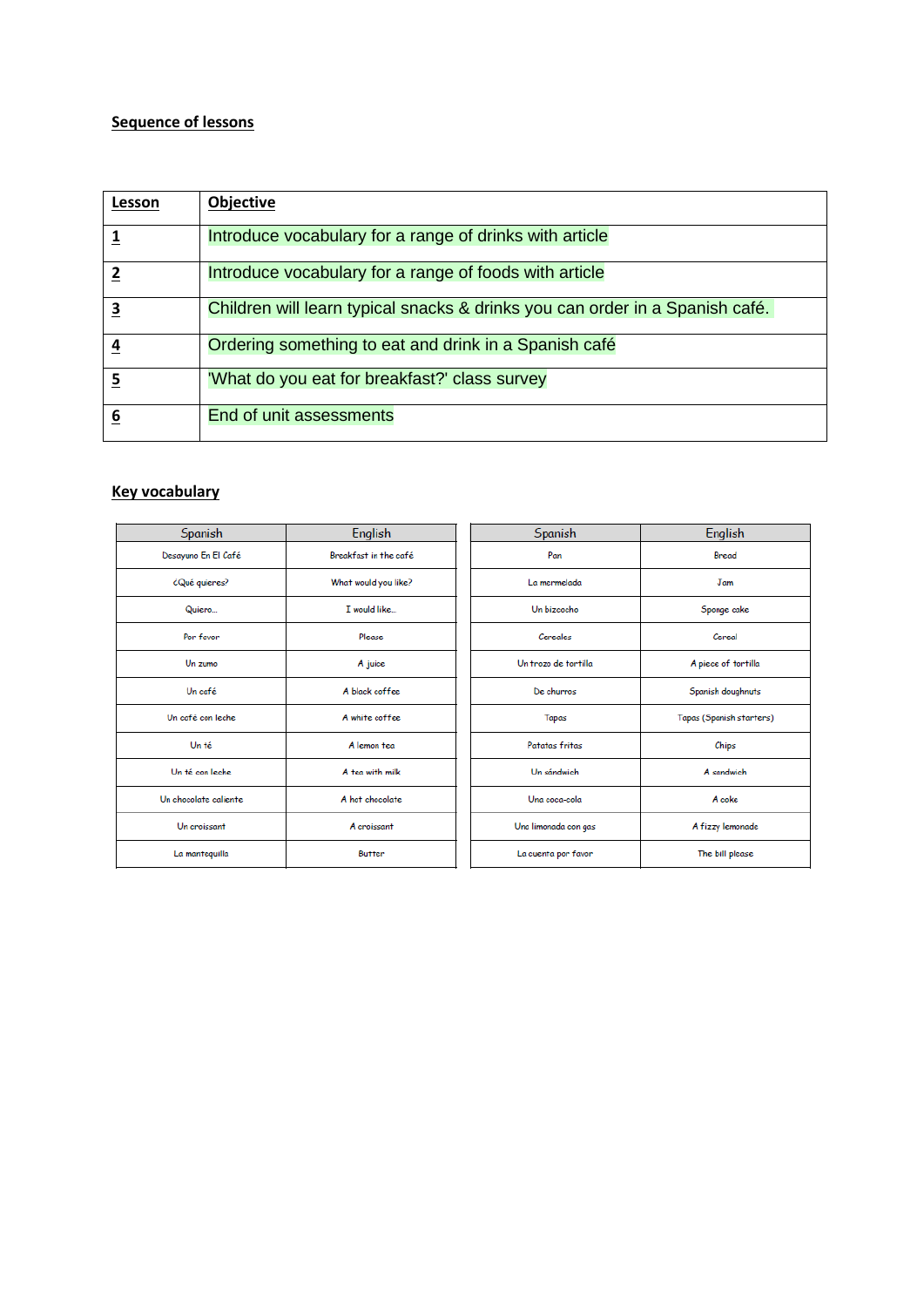### Tienes una Mascota?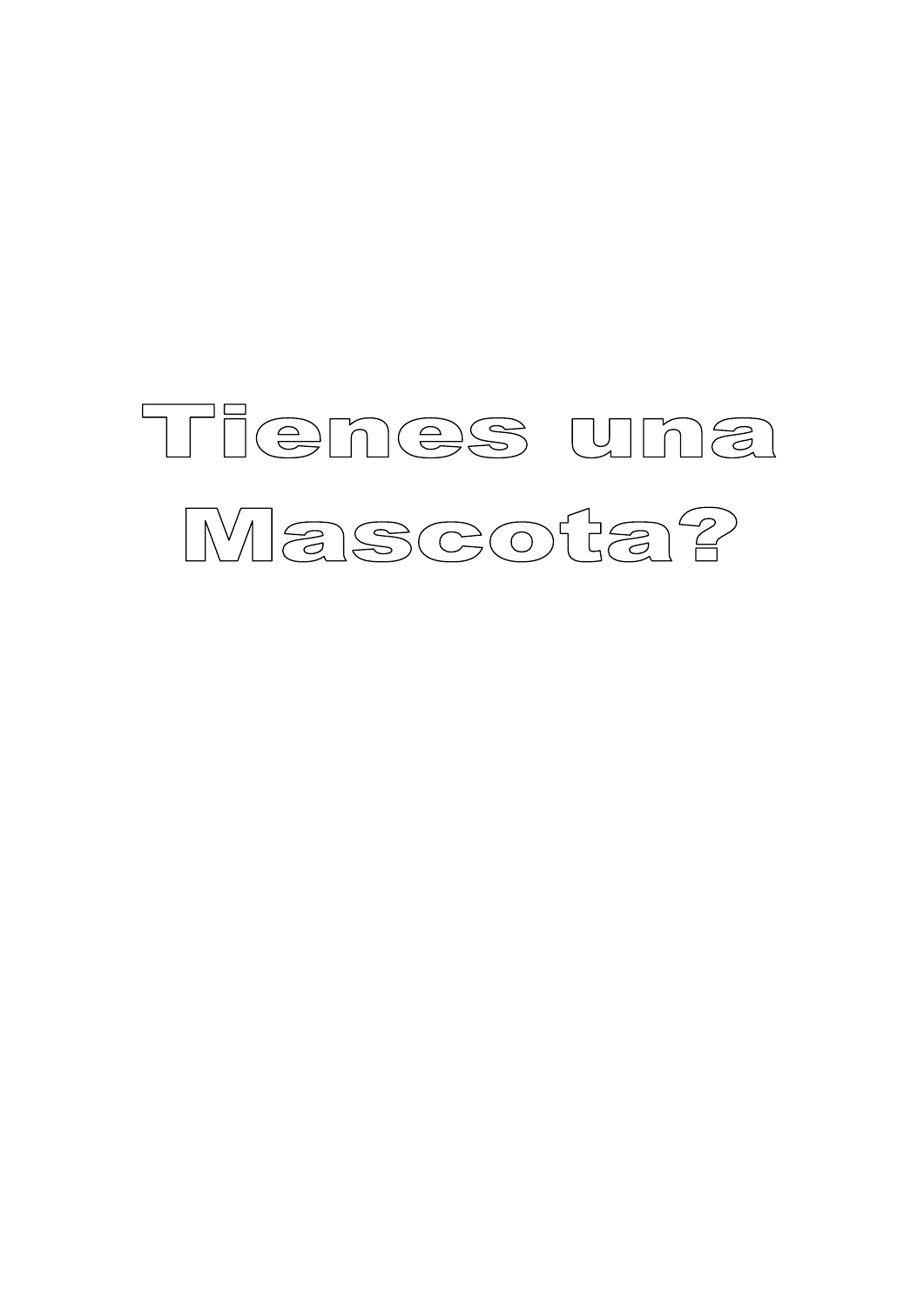| Lesson | Objective                                                                                                                                                                                                    |
|--------|--------------------------------------------------------------------------------------------------------------------------------------------------------------------------------------------------------------|
|        | This lesson introduces the children to the nouns and article for eight common<br>pets.                                                                                                                       |
| 2      | This lesson revises the article and nouns for eight common pets and introduces<br>the phrase "Tengo" (I have) plus the connective "y" (and).                                                                 |
| 3      | This lesson revises the article and nouns for eight common pets, the phrase<br>"Tengo" (I have), the connective "y" (and) and the phrase "que se llama" (that<br>is called).                                 |
| 4      | This lesson revises the article and nouns for eight common pets, the phrase<br>"Tengo" (I have), the connective "y" (and), "que se llama" (that is called) and<br>the NEGATIVE "No tengo" (I do not have)    |
| 5      | This lesson revises the article and nouns for eight common pets, the phrase<br>"Tengo" (I have), the connective "pero" (but), "que se llama" (that is called)<br>and the NEGATIVE "No tengo" (I do not have) |
| 6      | End of unit assessments                                                                                                                                                                                      |

| Spanish     | English     |
|-------------|-------------|
| Un perro    | A dog       |
| Un gato     | A cat       |
| Un conejo   | A rabbit    |
| Un hámster  | A hamster   |
| Un pez rojo | A gold fish |
| Un ratón    | A mouse     |
| Una cotorra | A parrot    |
| Una tortuga | A tortoise  |

| Spanish      | English              |  |
|--------------|----------------------|--|
| Tengo        | T have               |  |
| No tengo     | I do not have        |  |
| Tengo un     | I have a (masculine) |  |
| Tengo una    | I have a (feminine)  |  |
| Que se llama | That is called       |  |
| У            | And                  |  |
| Pero         | But                  |  |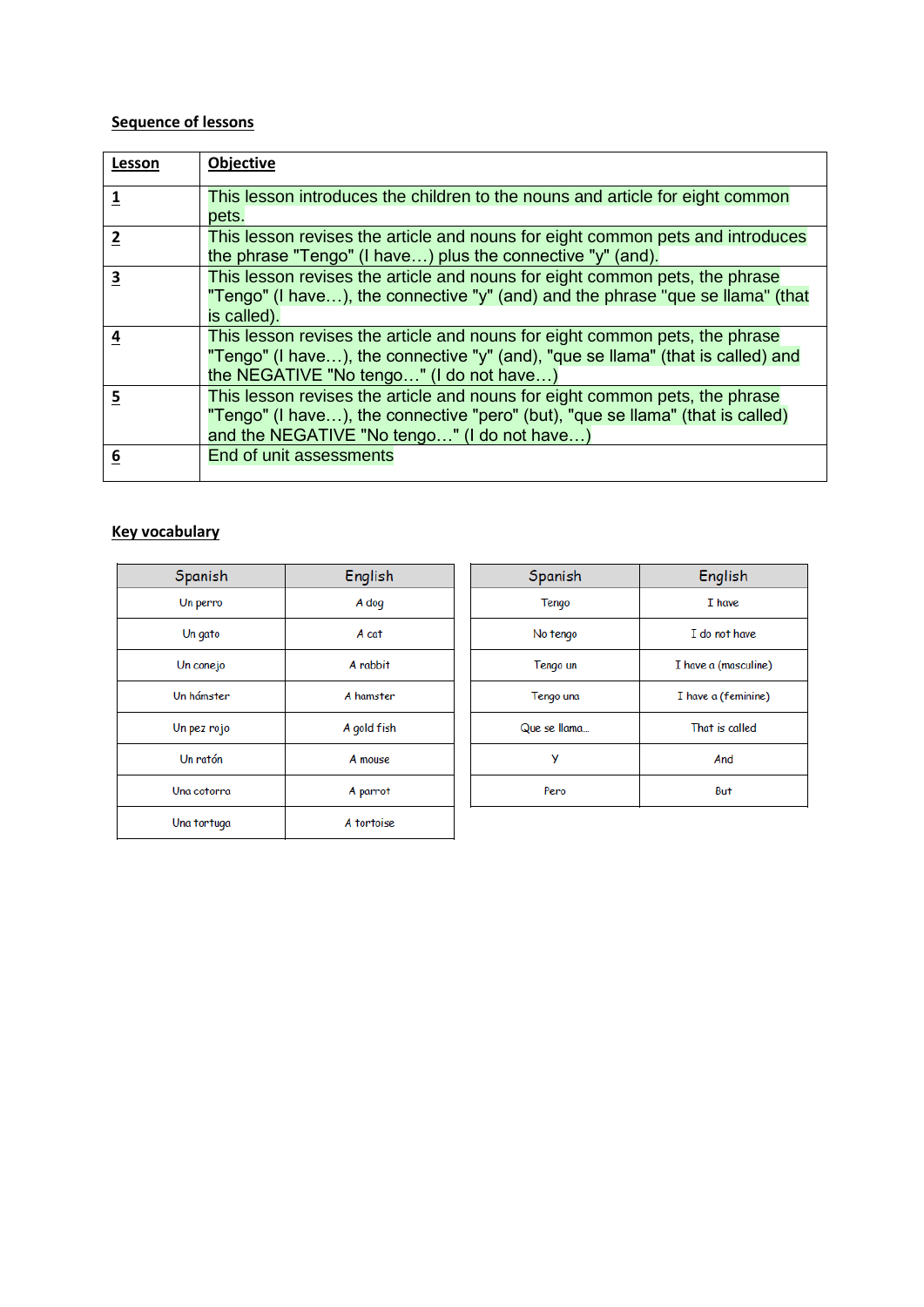## Que Fecha es Hoy?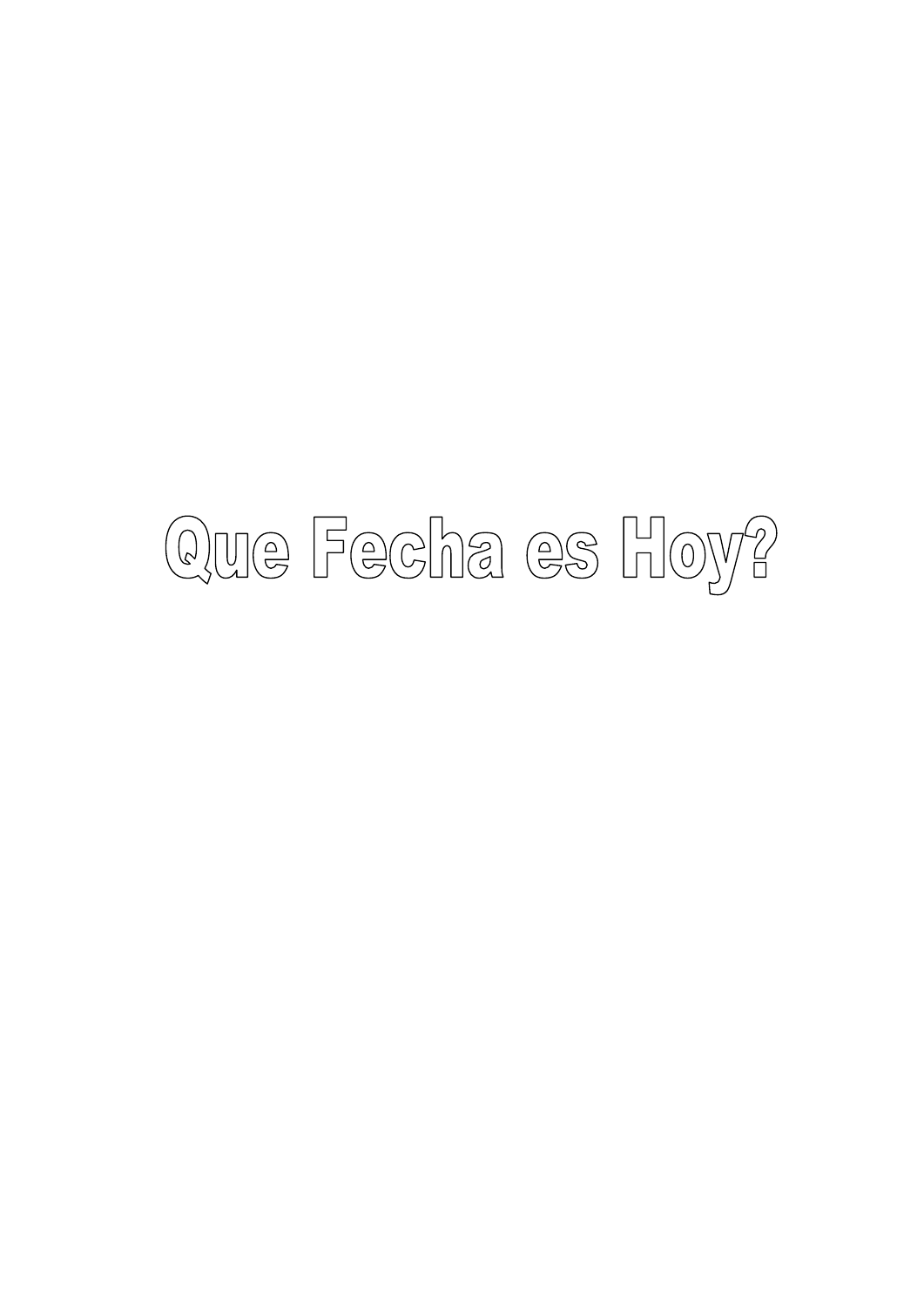| Lesson | Objective                                                                                                                      |
|--------|--------------------------------------------------------------------------------------------------------------------------------|
|        | Introduce twelve months of the year                                                                                            |
|        | Consolidation of twelve months of the year including some simple listening and<br>reading activities and a matching pairs game |
|        | How to say the date in Spanish plus a matching pairs game                                                                      |
| 4      | How to say your birthday in Spanish including class birthday survey                                                            |
| 5      | Create a Spanish calendar                                                                                                      |
| 6      | End of unit assessments                                                                                                        |

| Spanish            | <b>English</b>          | Spanish        | English         | Spanish                   | English                |
|--------------------|-------------------------|----------------|-----------------|---------------------------|------------------------|
| ¿Qué fecha es hoy? | What is the date today? | octubre        | October         | 16                        | dieciséis              |
| Hoy es             | Today is                | noviembre      | November        | 17                        | diecisiete             |
| lunes              | Monday                  | diciembre      | <b>December</b> | 18                        | dieciocho              |
| martes             | Tuesday                 | 1              | uno             | 19                        | diecinueve             |
| miércoles          | Wednesday               | $\overline{c}$ | dos             | 20                        | veinte                 |
| jueves             | Thursday                | $\mathbf{3}$   | tres            | 21                        | veintiuno              |
| viernes            | Friday                  | 4              | cuatro          | 22                        | veintidós              |
| sábado             | Saturday                | 5              | cinco           | 23                        | veintitrés             |
| domingo            | Sunday                  | 6              | seis            | 24                        | veinticuatro           |
| enero              | January                 | 7              | siete           | 25                        | veinticinco            |
| febrero            | February                | 8              | ocho            | 26                        | veintiséis             |
| marzo              | March                   | 9              | riueve          | 27                        | veintisiete            |
| abril              | April                   | 10             | diez            | 28                        | veintiocho             |
| mayo               | May                     | $_{\rm n}$     | once            | 29                        | veintinueve            |
| junio              | June                    | 12             | doce            | 30                        | treinta                |
| julio              | July                    | 13             | trece           | 31                        | treinta y uno          |
| agosto             | August                  | 14             | catorce         | ¿Cuándo es tu cumpleaños? | When is your birthday? |
| septiembre         | September               | 15             | quince          | Mi cumpleaños es el       | My birthday is         |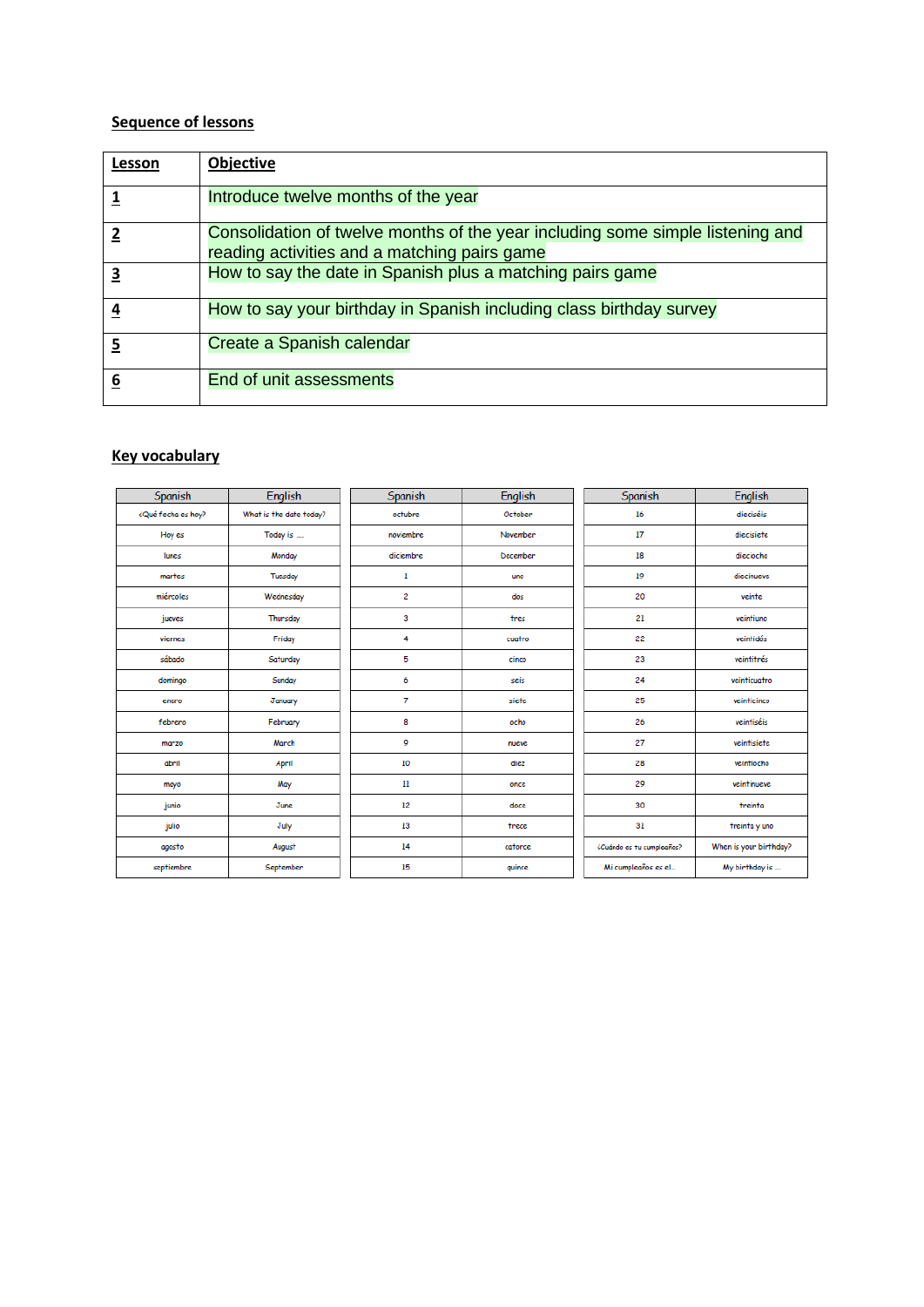### **Year 6**

#### **Topics**

- Ques Tiempo Hace?
- Habitats
- Las Olimpiadas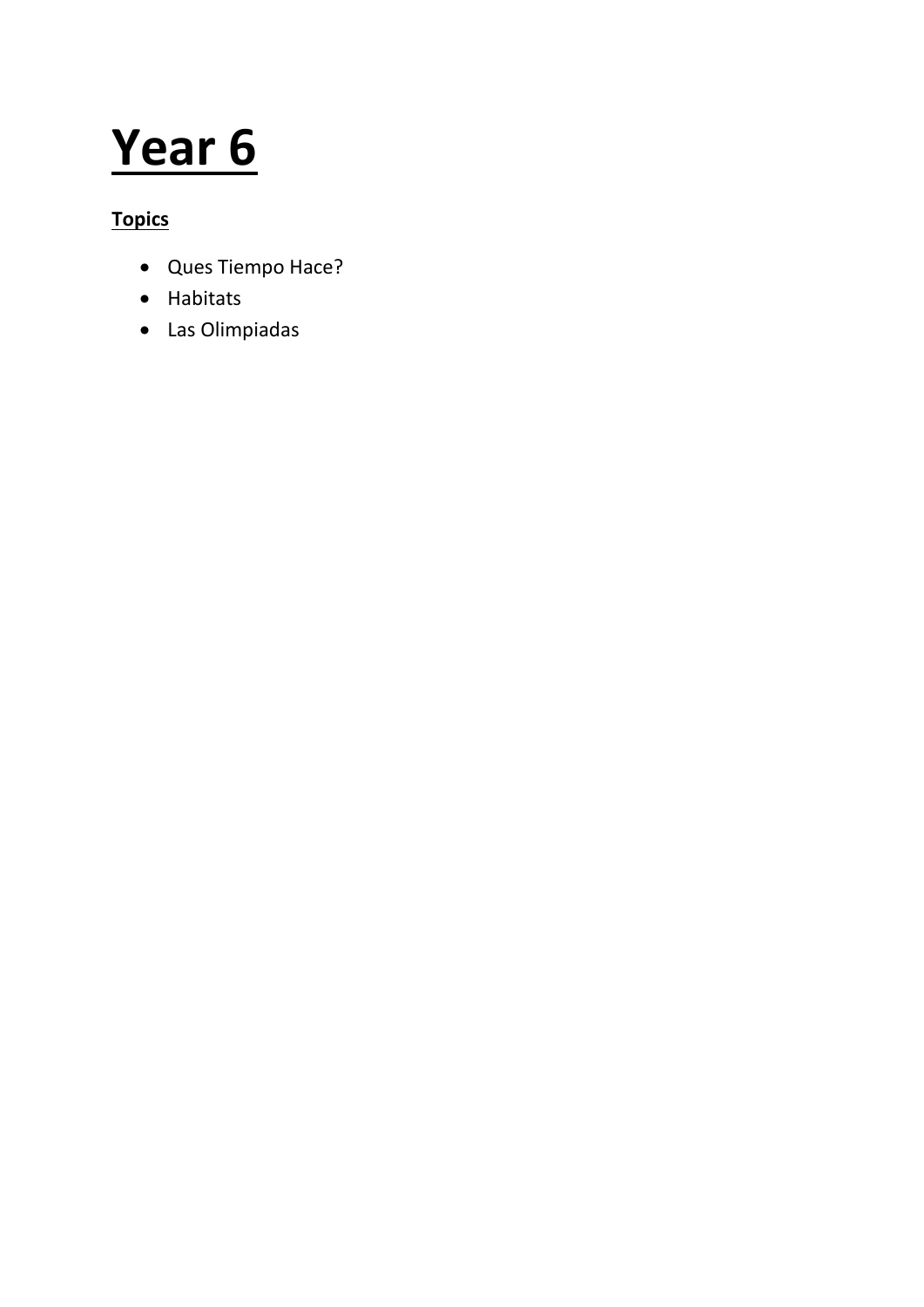## Que Tiempo Hace?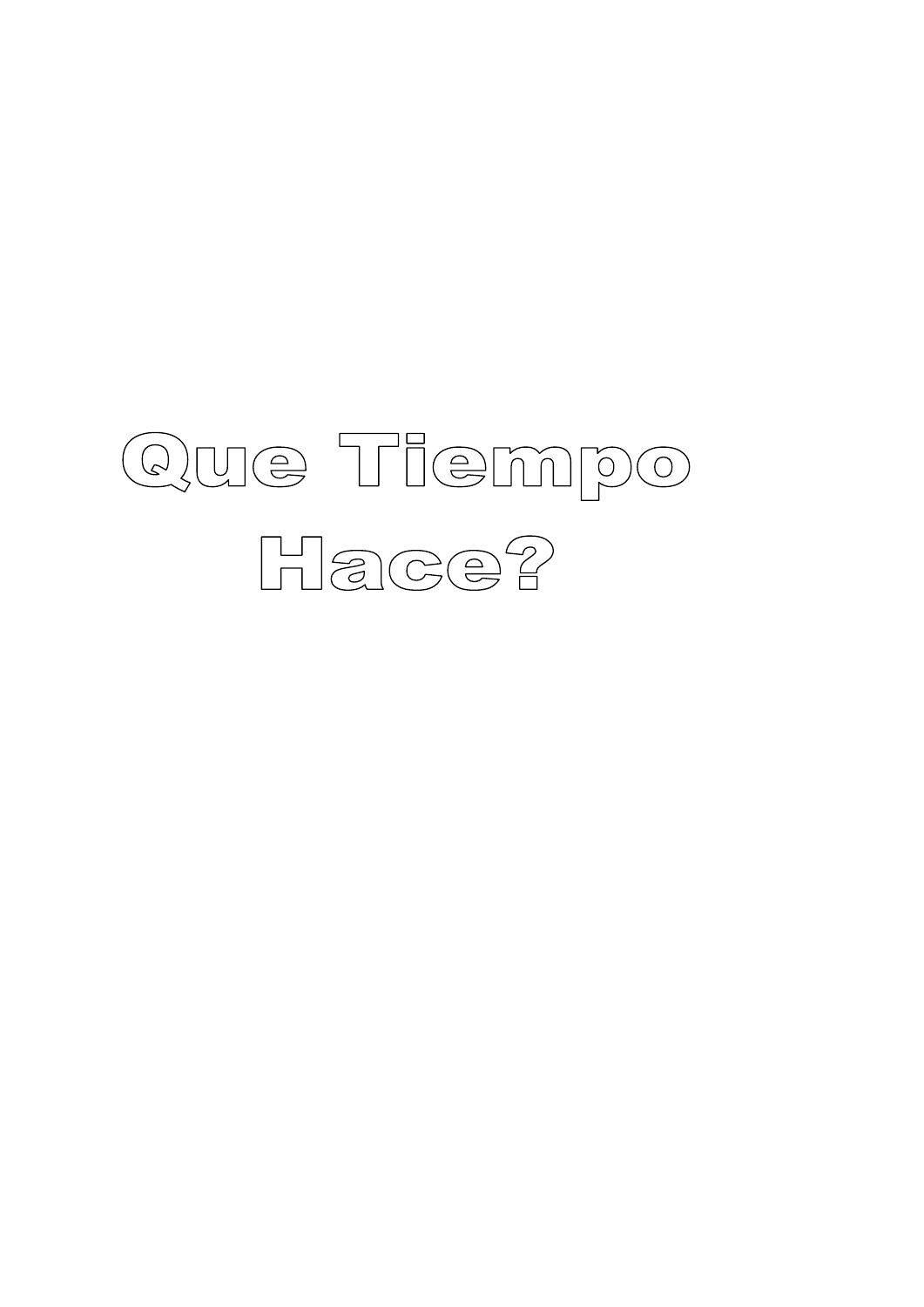| Lesson | Objective                                                             |
|--------|-----------------------------------------------------------------------|
|        | Introduction of vocabulary for weather                                |
|        | Consolidation of weather vocabulary & matching pairs game             |
| з      | Weather reading & listening activities incorporating days of the week |
|        | Weather map work                                                      |
| 5      | Create your own Spanish weather forecast                              |
| 6      | End of unit assessments                                               |

| Spanish             | English                 | Spanish                | English                |
|---------------------|-------------------------|------------------------|------------------------|
| ¿ Qué tiempo hace ? | What weather is it?     | Hace frío              | It is cold             |
| Está Iloviendo      | It is raining           | Hace calor             | It is hot              |
| Está nevando        | It is snowing           | En el norte de España  | In the north of Spain  |
| Hay tormenta        | There is a storm        | En el sur de España    | In the south of Spain  |
| Hace sol            | It is sunny             | En el centro de España | In the centre of Spain |
| Hace mucho viento   | It is windy             | En el oeste de España  | In the west of Spain   |
| Hace buen tiempo    | The weather is fine.    | En el este de España   | In the east of Spain   |
| Hace mal tiempo     | The weather is not good | El clima               | The weather            |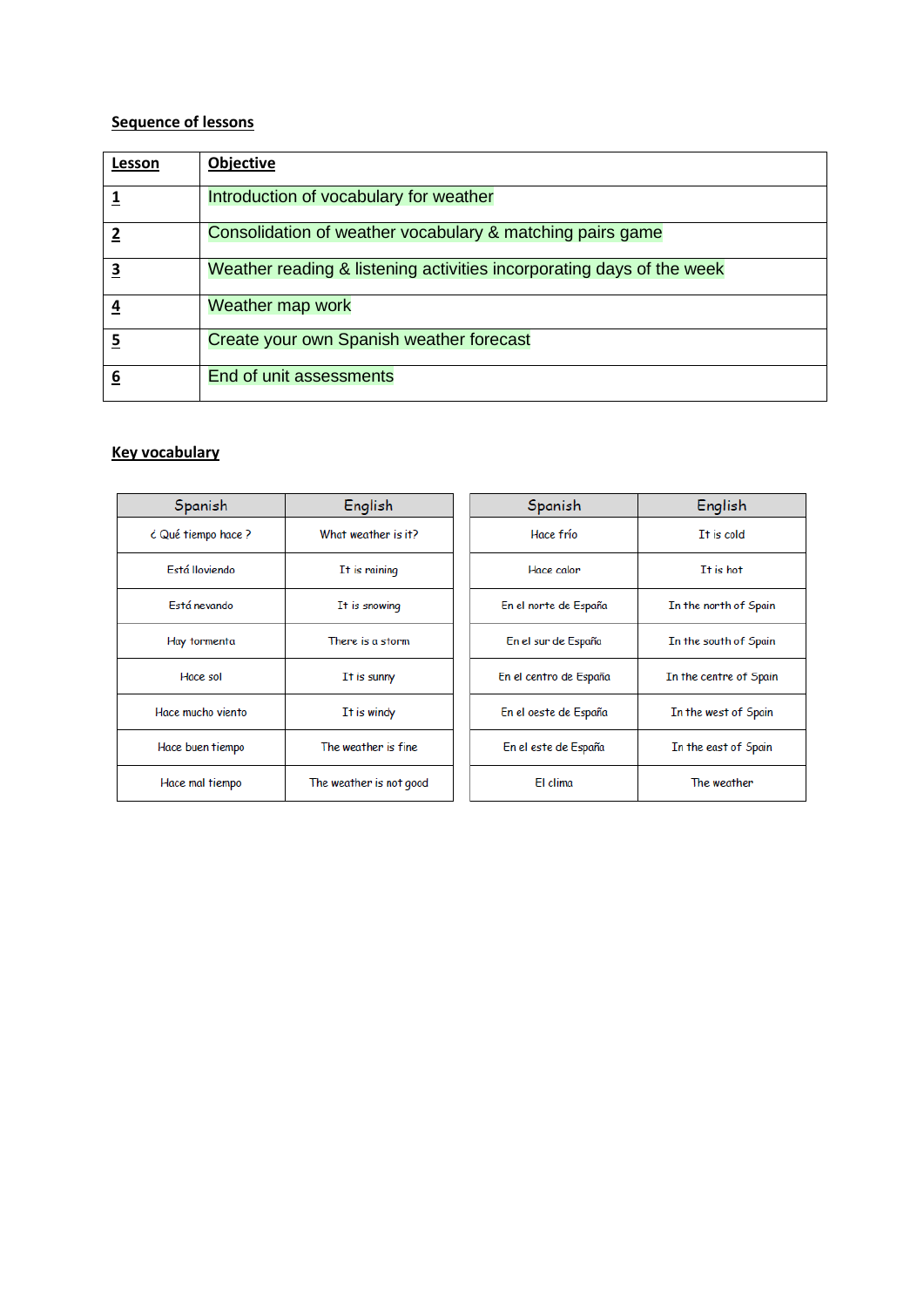# Habitats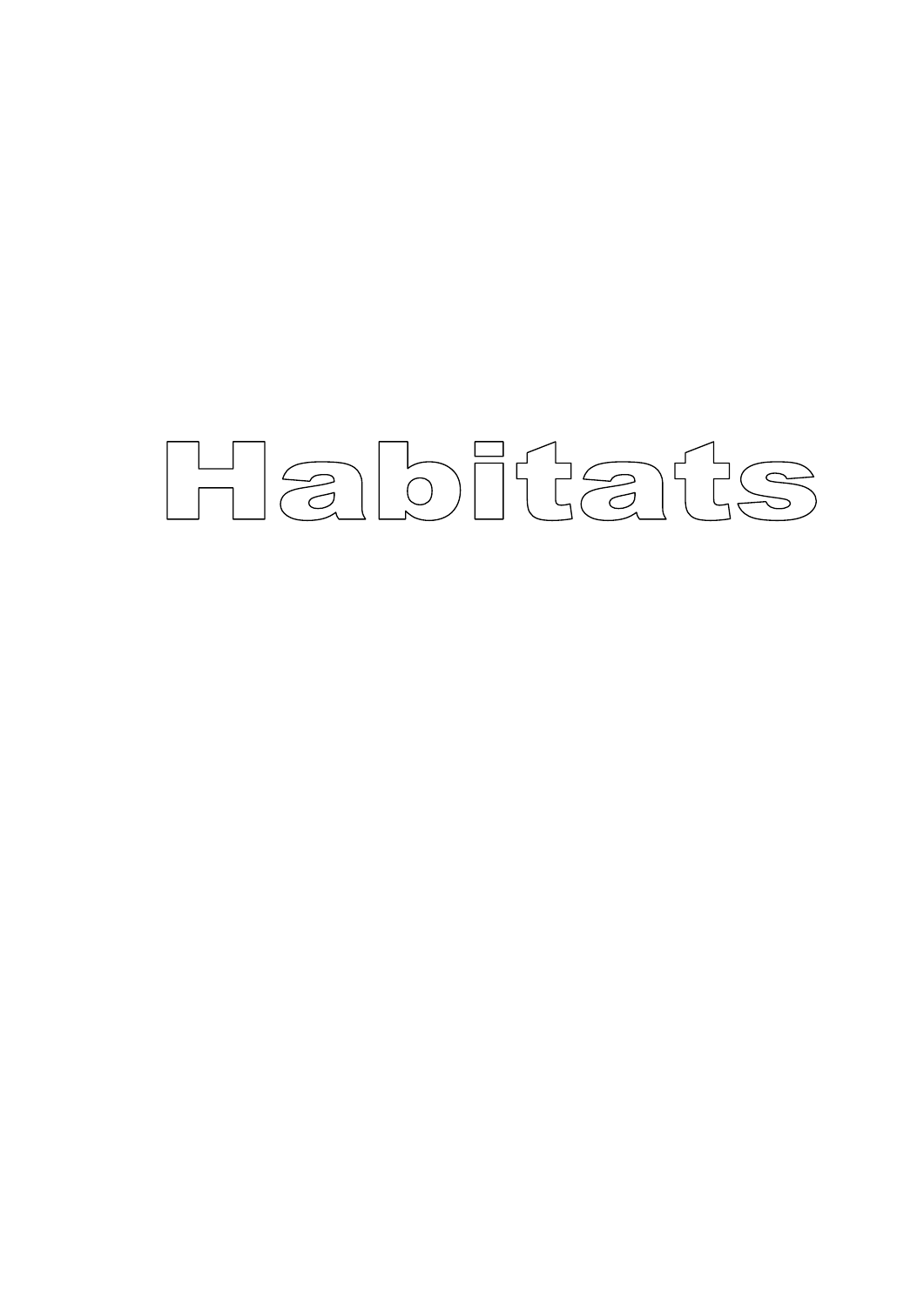| Lesson   | Objective                                                                               |
|----------|-----------------------------------------------------------------------------------------|
|          | Five basic elements that plants and animals need to thrive and survive in a<br>habitat. |
|          | Five different habitats and examples of each in the world.                              |
| <u>3</u> | Which plants grow in each habitat.                                                      |
| 4        | Which animals live in each habitat.                                                     |
| 5        | Consolidation of all habitats, plants and animals. Presentation preparation.            |
| 6        | End of unit assessments.                                                                |

#### **Key vocabulary**

 $\mathcal{L}^{\text{max}}$  and  $\mathcal{L}^{\text{max}}$ 

| Spanish                              | English                         | Spanish                 | English           |  |
|--------------------------------------|---------------------------------|-------------------------|-------------------|--|
| Los Hábitats                         | The habitats                    | La Groonlandia          | The Greenland     |  |
| Los animales y las plantas necesitan | The animals and the plants need | El camallo              | The camel         |  |
| Refugio                              | Shelter                         | El conojo               | The rabbit        |  |
| Comida                               | Food                            | El oso polar            | The polar bear    |  |
| Airc                                 | Air                             | El mono araña           | The spider monkey |  |
| Sol                                  | Sun                             | El tiburón              | The shark         |  |
| Agua                                 | Water                           | Vive                    | (he/she/it) lives |  |
| La selva tropical                    | The tropical rain forest        | Viven                   | (they) live       |  |
| El campo                             | The meadow                      | En                      | In                |  |
| El océano                            | The ocean                       | Las algas               | The seaweed       |  |
| El designto                          | The desert                      | Los árboles altos       | The tall trees    |  |
| El Ártico                            | <b>The Artic</b>                | Los arbustos            | The bushes        |  |
| es un hábitat en                     | is a habitat in                 | Los cactus              | The cactus        |  |
| El Sahara                            | The Sahara                      | Las plantas resistentes | The hardy plants  |  |
| El Amazonas                          | The Amazonia                    | Croce                   | (He/she/it) grows |  |
| El parque national South Downs       | The South Downs national park   | Crocon                  | (They) grow       |  |
| <b>El Océano Pacifico</b>            | The Pacific Ocean               |                         |                   |  |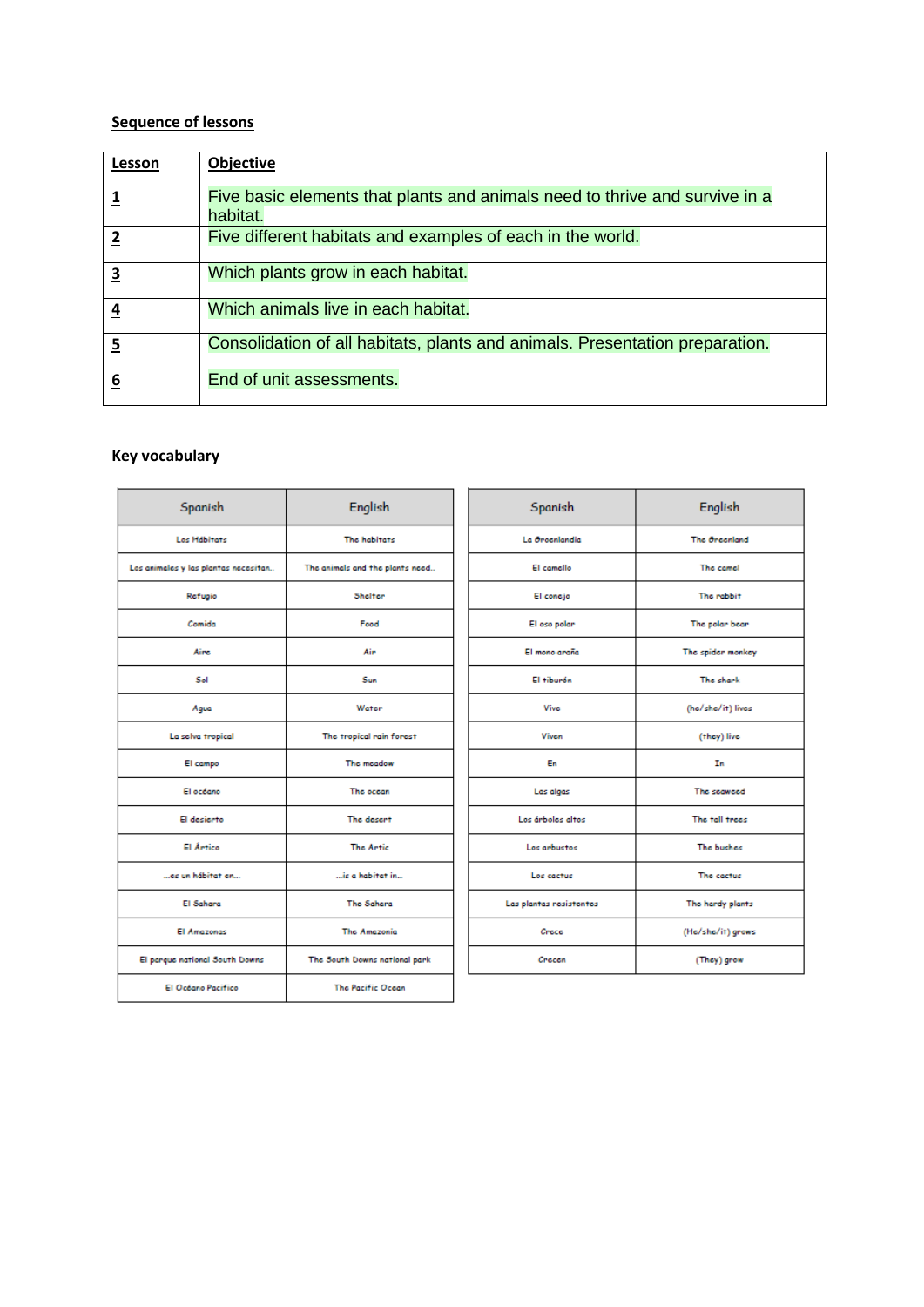## Las Olimpiadas